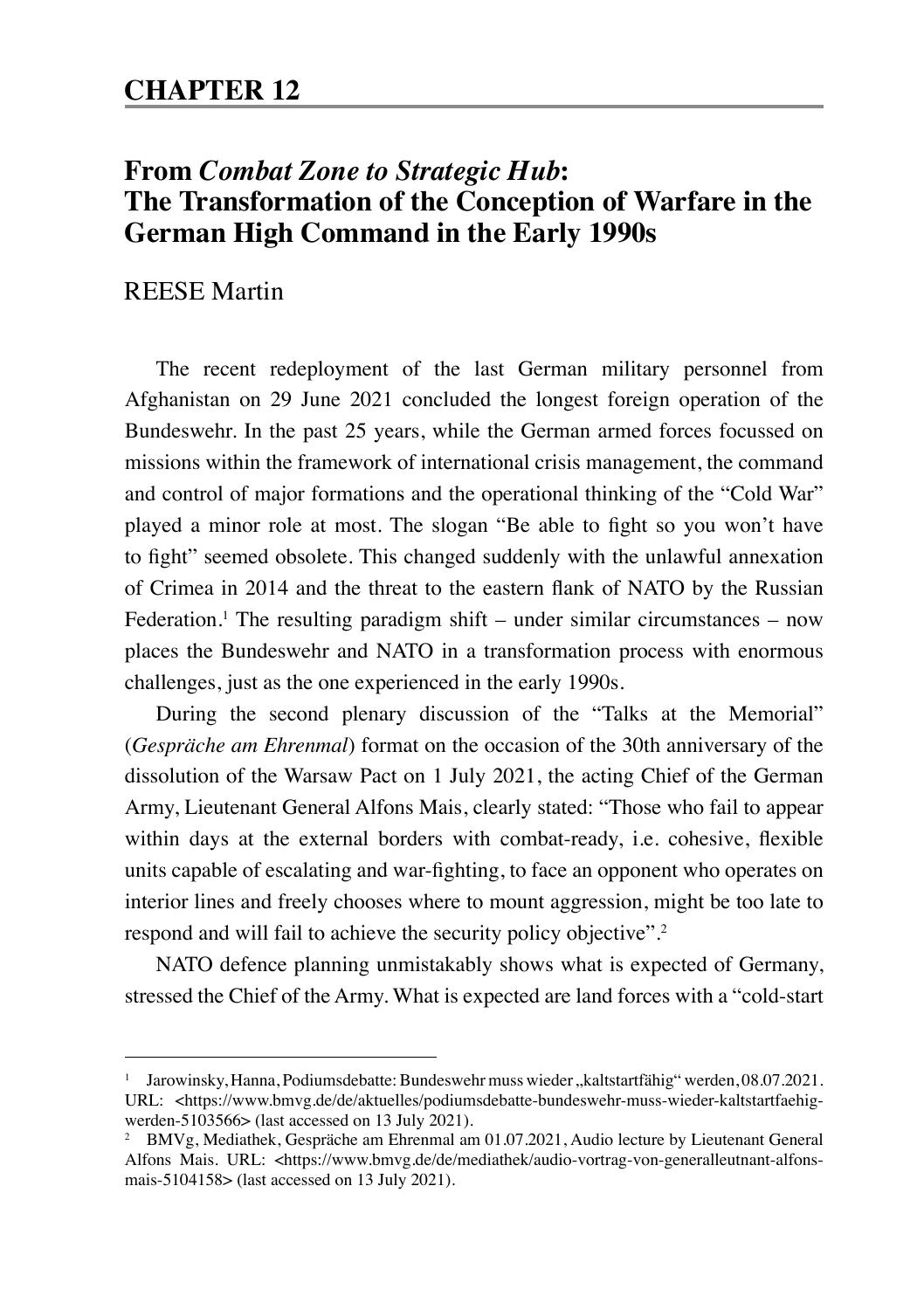capability" that can be used at the external borders of NATO territory in a state of crisis within a few days, and Germany as rear area of operation functioning as "hub" to provide support in deploying, receiving and moving forward follow-on forces<sup>3</sup>

Although the subject is highly topical, it is not new. Even after the end of the "East-West conflict", the Bundeswehr was at the beginning of an operational reorientation. The conceptions of forward defence that had grown over decades and the scenarios associated with them had become obsolete.<sup>4</sup> When asked about the new "front" in a fundamentally changed, more complex world, the former Chief of Defence Admiral Dieter Wellershoff replied: "the front is where my territory, the territory of my friends or my interests are attacked. The aggressor determines where the front is".5

But what did the Bundeswehr's conception of warfare look like in the new "front" and what operational ideas shaped it? This essay attempts to reflect on these questions. It is part of a dissertation project to be developed by the author on the conception of warfare in the Bundeswehr in the 1990s. The focus of the article is on the operational-tactical level with regard to possible aggression from the east and thus does not fully cover the conception of warfare at the time. The politico-strategic level was not examined. It must also be pointed out that not all files relevant to the contribution have yet been released for public use due to the classified archival period of 30 years. Therefore, the source analysis still had to be carried out very selectively. This applies in particular to NATO documents, whose classified status can only be revoked with the consent of all member states. The content of many NATO documents is reproduced in national documents, some of which have already been evaluated by the author.

<sup>3</sup> Ibid.

<sup>4</sup> Bürgener, "GDP ade", p. 38.

 $5$  Cf ibid.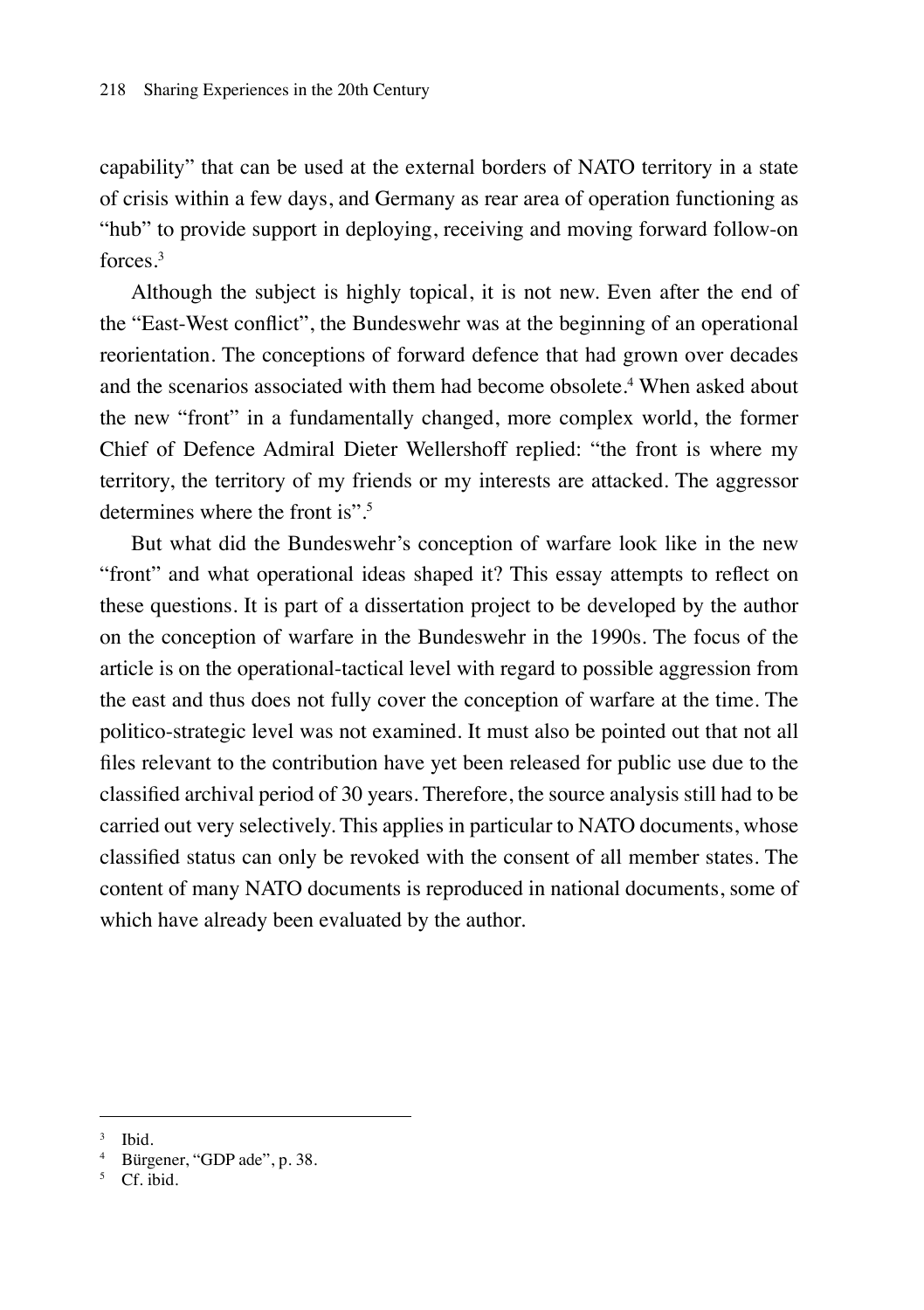## **1. Remaining strategic options of the Soviet Union from the perspective of the Armed Forces Staff in 1990**

For more than 40 years, the "East-West conflict" was the defining feature of world politics. It was characterised by the power-political rivalry between the USA and the USSR. The "Iron Curtain", the dividing line between the two systems, ran across Europe and divided Germany into the former German Democratic Republic and the Federal Republic of Germany. The Berlin Wall became a symbol of this division. Its fall on November 9, 1989 marked the end of the bloc confrontation and made German reunification possible a year later. But it was still a long way to complete sovereignty. Around 360,000 Russian soldiers of the Western Group of Forces (WGF) were still stationed in Germany.

The drastic changes in the military political situation resulted in a fundamental reassessment of the offensive capability of the Warsaw Pact. In particular, the fact that the non-Soviet Warsaw Pact states increasingly questioned their participation in military operational planning that simply supported Soviet hegemony in the Warsaw Pact, in addition to the future reductions called for under the arms control agreements, surely had a crucial influence on the operational and strategic planning concepts of the Soviet Union. Against this backdrop, in May 1990 the planners at the Armed Forces Staff<sup>6</sup> were of the opinion that from the mid-1990s ad-hoc surprise attacks into the Central Region would no longer be a valid option for the Soviet Union. Comprehensive attack operations were only feasible with a redeployment of forces stationed east of the Ural Mountains after a preparation time of several months. Attack operations with limited strategic objectives continued to be possible with an appropriate concentration of forces in one strategic direction. However, as a consequence of the notably reduced armed forces this could not be achieved in echelon formations in width and depth with the previously assumed intensity.<sup>7</sup>

But what did this threat look like in detail and what military options were available to the Soviet armed forces in the estimation of the Armed Forces

<sup>6</sup> The Armed Forces Staff was the working staff of the Chief of Defence of the Bundeswehr in the Federal Ministry of Defence.<br>
<sup>7</sup> BArch-MA BW 2/5390

<sup>7</sup> BArch-MA, BW 2/53903, Annex to Fü S VI 3, Tgb.Nr. 279/90 VS-Vertr., 1. Entwurf Untersuchungsbericht zur Harmonisierung der FOFA Munitionsplanung, 03.05.1990, pp. 3-4.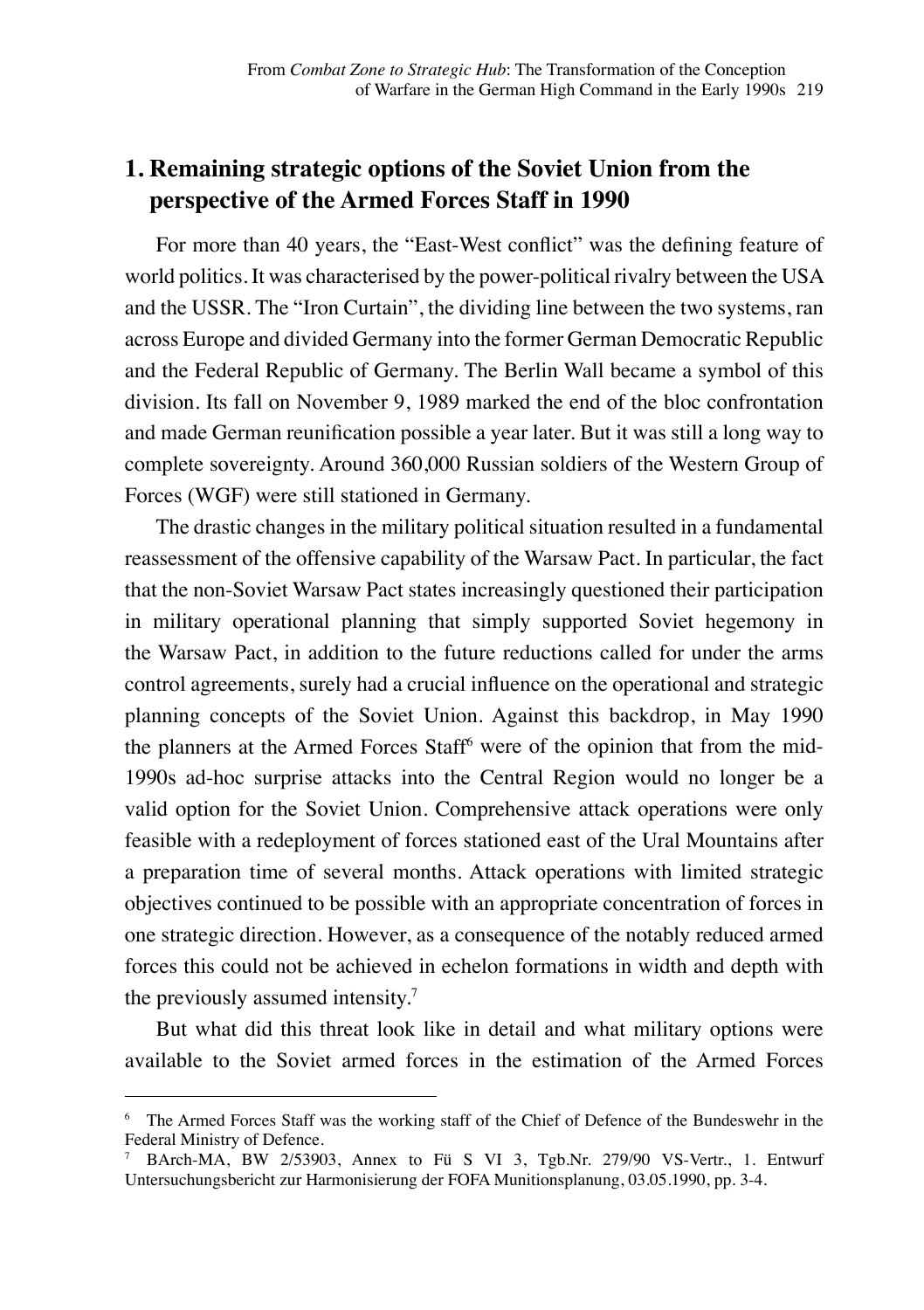Staff? Tasked by the Vice Chief of Staff of the Bundeswehr, the Armed Forces Staff Division III prepared a position paper on "military political, strategic and operational principles for the planning of the Bundeswehr in a unified Germany with due consideration of the conditions for the transition period until the withdrawal of the Soviet forces" for the meeting with Minister of Defence Gerhard Stoltenberg in the Chiefs of Staff Council on 1 August 1990.<sup>8</sup>

This blueprint submitted to the minister provided not only the principles for the build-up of the Bundeswehr in the New Federal States and the resulting operational defence concept for all Germany, it also shed light on the ideas of the operation experts with regard to the remaining options of the Soviet Union. For the analysis of future strategic and operational options for Central Europe, the blueprint is divided into three phases, and would serve as a guide from a "transitional period" to a "state after the transition".

Phase I ends with the ratification of the Treaty on Conventional Armed Forces in Europe  $I^9$  and the implementation of the unity of the German State (time perspective 1990/91). It is already characterised by a considerable improvement of the situation. Nevertheless, the Soviet Union had a wide range of options available reaching from the defence along its borders to the strategic offensive against NATO's European member states. Nevertheless, the prerequisites had already changed to such an extent that the extreme option of a simultaneous strategic intervention of all Europe at a range from the Arctic to Turkey and in depth to the Atlantic after a short preparation time had become impossible.<sup>10</sup>

A residual risk remained, however, since the Soviet Union had a sufficiently superior potential at its disposal that would allow it to launch a strategic offensive, albeit with a very long preparation time. The prospects of success were considered doubtful. Nevertheless, this potential-oriented assessment of the option—"strategic offensive after a long preparation time"—was considered the

<sup>8</sup> BArch-MA, BW 2/53282, Auftrag stv. Generalinspekteur an CdS Fü S, Planungsüberlegungen über die Anteile der künftigen Bundeswehr auf dem Territorium der heutigen DDR, 24.07.1990, p. 1.

<sup>9</sup> The ratification of the Treaty on Conventional Armed Forces in Europe took place on 19 November 1990.

<sup>10</sup> BArch-MA, BM 1/15804, GenInsp, Tgb.Nr. 1000/90 geh., part A, Fü S III 2, Skizze der militärpolitischen, militärstrategischen und operativen Grundlagen für die Planung künftiger deutscher Streitkräfte (Planungsskizze), 3.08.1990, p. 10.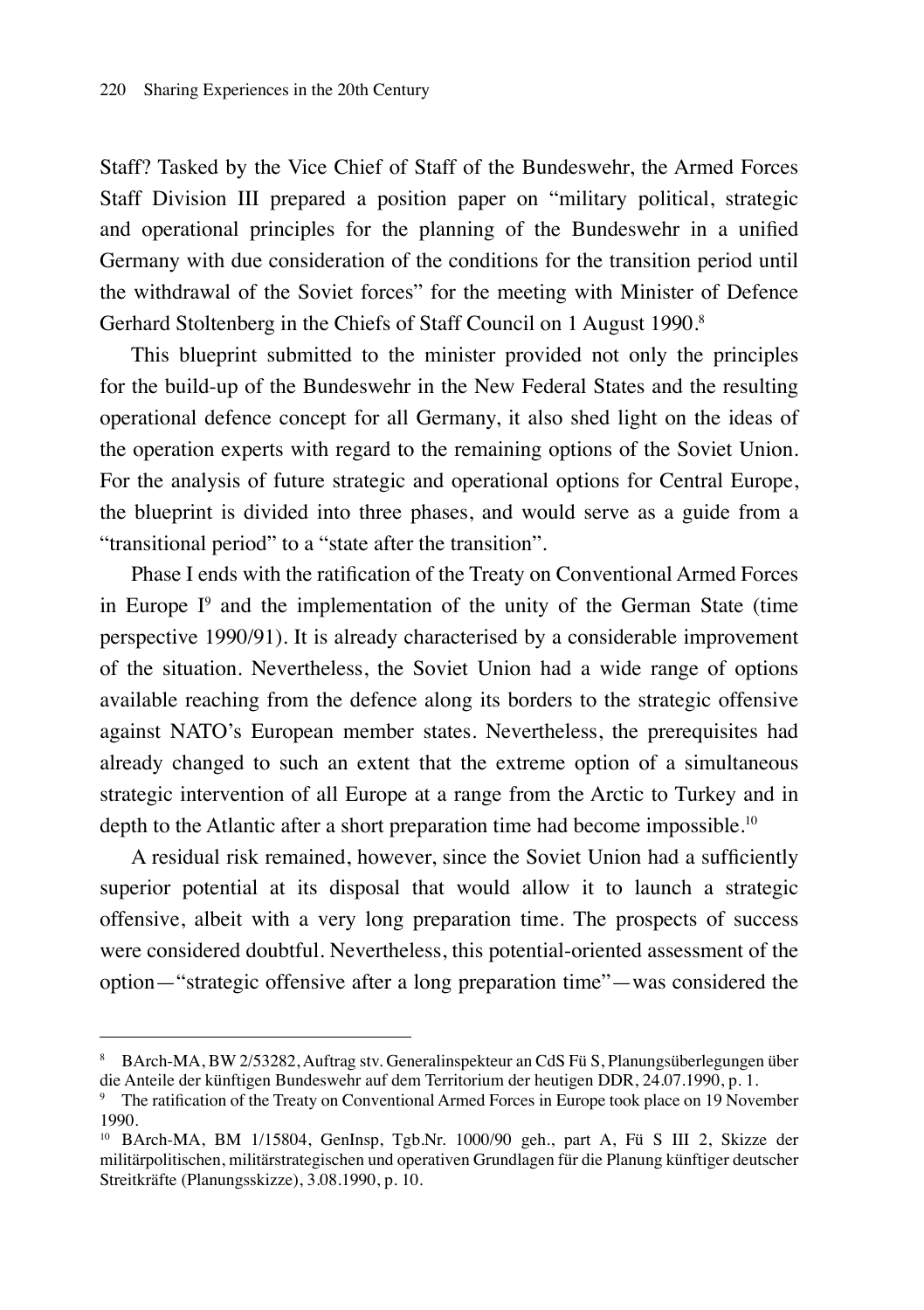most dangerous one.<sup>11</sup>

Phase II followed the ratification of the CFE Treaty I and the completed unification and ended with the conclusion of the implementation of CFE I and the complete withdrawal of the WGF from the acceding territories (time perspective 1991 to 1994). The conclusion was that the gradual reduction of the strategic armed forces stationed in East Germany and the implementation of the CFE Treaty would considerably improve the situation in both the Central Regions and the flanks, since the range and extent of the remaining offensive options available to the Soviet Union would continue to decline. The option of a theatre-wide strategic offensive after a long preparation time and limited strategic offensives in Central and Western Europe after a short preparation time was no longer feasible. The analysts therefore concluded that a transition to strategic defence would necessarily be made.<sup>12</sup>

In particular due to the Northern Group of Forces (NGF) stationed in Poland and the ground and air forces not yet withdrawn from Germany, the Soviet Union still had residual options for offensive action with limited strategic objects albeit only after a longer preparation time. At any time, the Soviet Union would have been able to use the forces still present in Germany to occupy key territories and facilities in the acceding territories against the will of the German government. The forces remaining in Poland, according to the assessment of the Armed Forces Staff, would secure the LOCs (Lines of Communication) and force Poland with forward-moved main forces to at least accept the conflict or participate passively. The strategic armed forces stationed in Germany and Poland would cover the rapid build-up and advance of the main body of the manoeuvre forces from the Soviet Union and immediately conduct a joint offensive with limited strategic objectives. This offensive could consist in rapidly dividing the two NATO army groups, and striking them separately in the Central Region, according to the

<sup>11</sup> BArch-MA, BW 2/53282, Annex 1 to Fü S III 2 part A of July 1990, Fü S III 6, Überlegungen zu künftigen operativen Rahmenbedingungen, July 1990, p. 3.

<sup>&</sup>lt;sup>12</sup> BArch-MA, BM 1/15804, GenInsp, Tgb.Nr. 1000/90 geh., part A, Fü S III 2, Skizze der militärpolitischen, militärstrategischen und operativen Grundlagen für die Planung künftiger deutscher Streitkräfte (Planungsskizze), 3.08.1990, pp. 10-11; BArch-MA, BW 2/53282, Fü S III 6, Annex 1 to Fü S III 2 part A of July 1990, Überlegungen zu künftigen operativen Rahmenbedingungen, July 1990, pp. 3-6.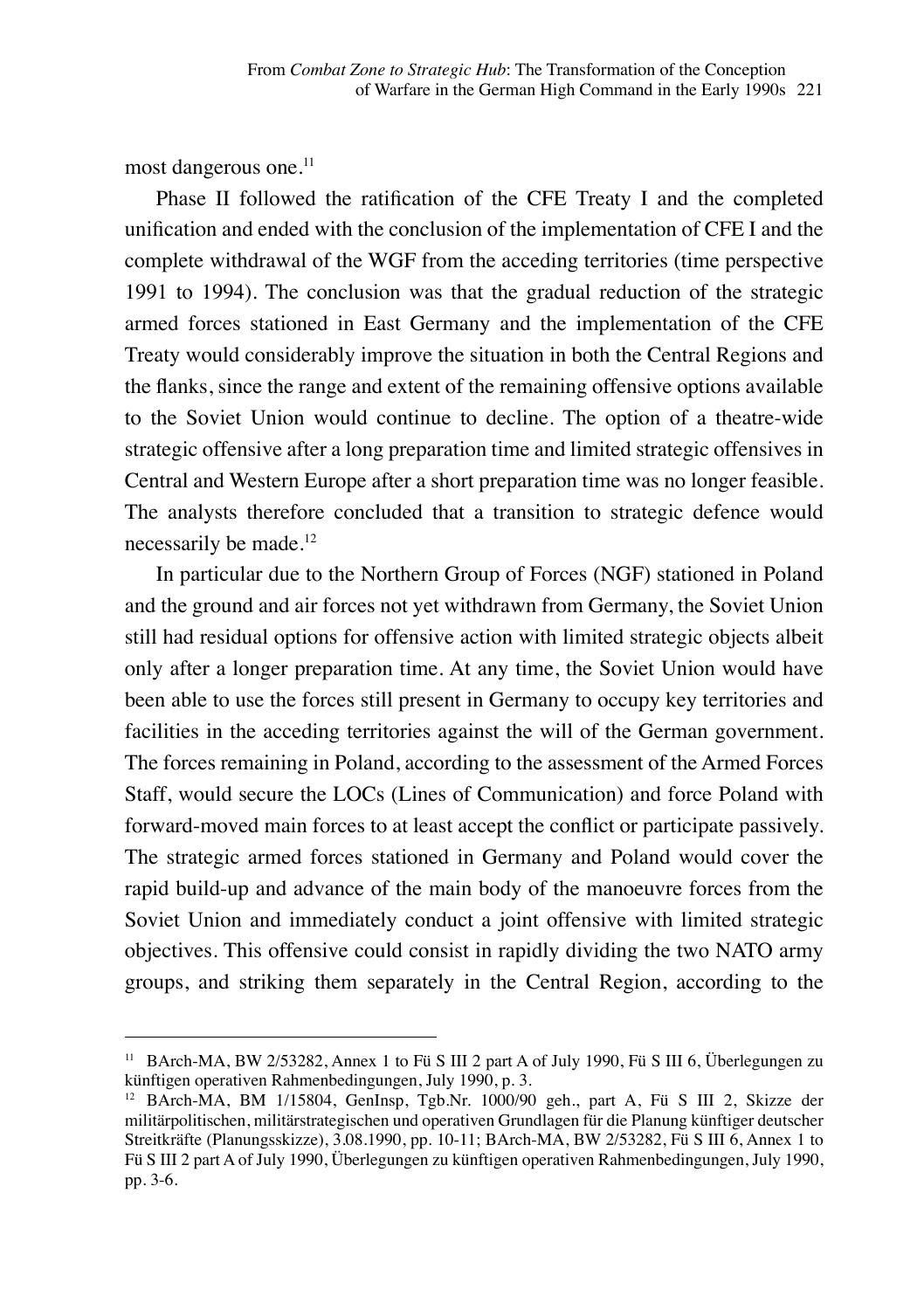evaluation. An offensive counter-air operation would neutralise the combat air assets of NATO. In this scenario, the primary focus of the Soviet Union would be to concentrate superior forces in the decisive area, both in the build-up and in the creation of a point of main effort, in order to win the race for time against NATO. Further, it would have had to retain the initiative throughout and concentrate superior forces at key points to pre-empt a counter concentration of NATO forces. Overall, the Soviet Union could have been keen to neutralise the military assets of NATO in this manner in order to create favourable conditions according to its own interests. The described scenario also constitutes the most dangerous case.<sup>13</sup>

It was concluded that the more probable option would be to use the remaining strategic armed forces of the WGF in Germany as delaying and observation forces to cover the timely occupation of an advanced forward defence of the Soviet Union at the Elbe or Oder-Neiße or, more probable at the Vistula or Bug rivers in a conflict.<sup>14</sup>

In summary, the conclusion is that both options posed serious problems for the defence of the Central Region as well as for the military stability in Central Europe, and raised a number of questions and problems for operational planning. This is particularly true given that in this phase Germany, Denmark and the Benelux as well as the flank states continued to be completely within the operational range of offensive options of the Soviet Union. The former intermediate objectives of a strategic offensive like the Rhine and the Baltic exits would become final targets of the attack operations. Over time, such an approach was assessed by the Armed Forces Staff to be extremely unlikely and very dangerous.<sup>15</sup>

Phase III follows the complete withdrawal of the WGF from Germany and comprises the period until the redeployment of all Soviet stationing forces in Europe to the territory of the Soviet Union—unless already done—and the transition to a concept of defence of the USSR at its borders (time perspective from 1995). Also in this phase, the Soviet Union had only limited options for

<sup>13</sup> BArch-MA, BW 2/53282, Annex 1 to part A Fü S III 2 of July 1990, Fü S III 6, Überlegungen zu künftigen operativen Rahmenbedingungen, July 1990, p. 4.

 $<sup>14</sup>$  Ibid.</sup>

<sup>&</sup>lt;sup>15</sup> BArch-MA, BM 1/15804, GenInsp, Tgb.Nr. 1000/90 geh., part A, Fü S III 2, Skizze der militärpolitischen, militärstrategischen und operativen Grundlagen für die Planung künftiger deutscher Streitkräfte (Planungsskizze), 3.08.1990, p. 11.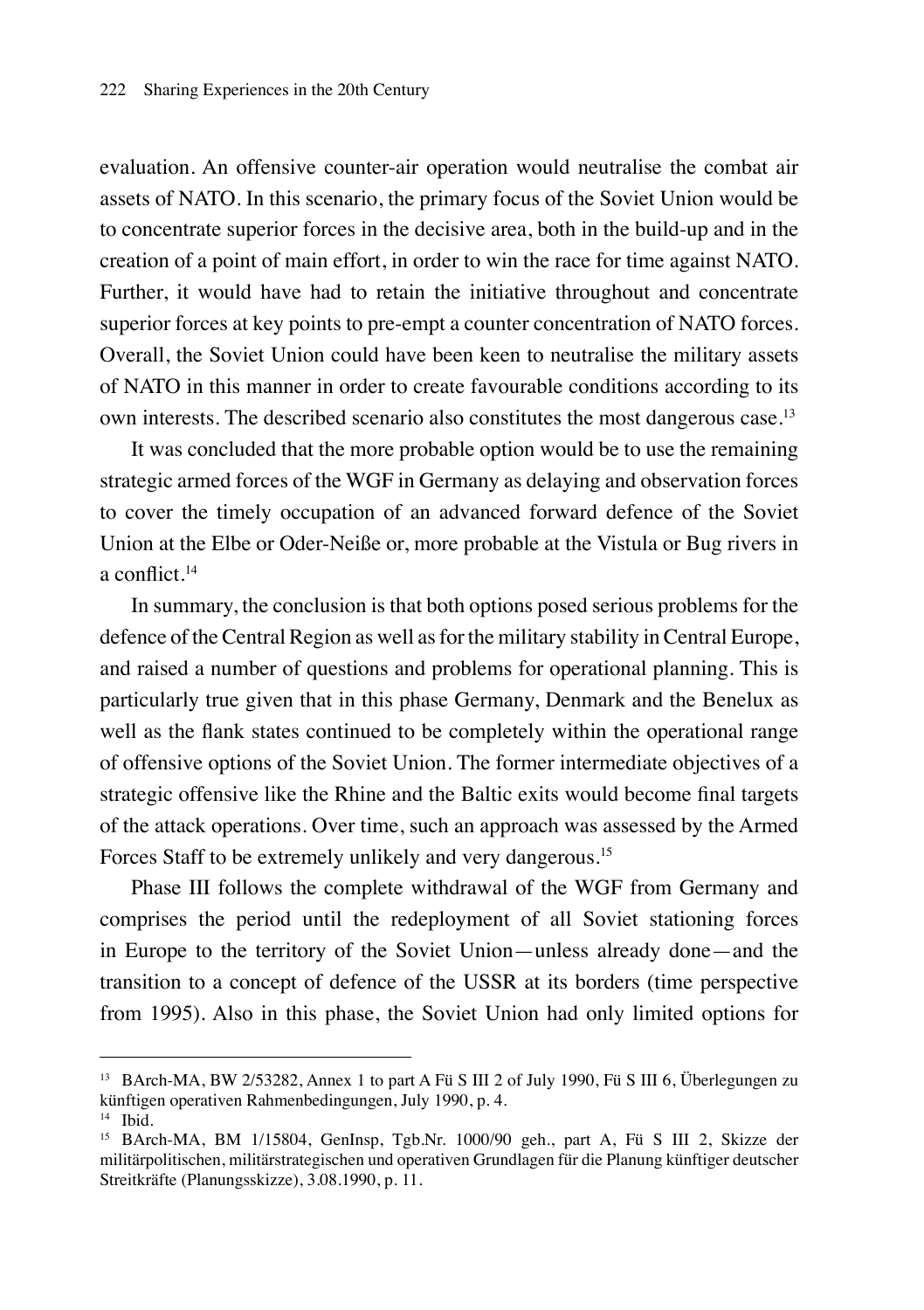attack on the European theatre. The most dangerous case would be the option to re-establish the old structure oriented towards offensive capability. This would require one or two years of preparation time, however. As long as NATO retained its capability to re-increase its armed forces if necessary, it would be able to cope with this danger.<sup>16</sup>

In addition, the planning considerations provide a brief assessment of the strategic options of the Soviet Union in other regions. Operations experts of the Armed Forces Staff reached the conclusion that the northern flank region would always be within the range of Soviet offensive options. An increase of dangers in this region was not to be expected, however. In contrast, the southern flank could develop a greater potential for instability. It was to be expected that the instability of the Middle East in the southern flank region would affect both NATO and the Soviet Union, which could cause the Soviet Union to seek a stronger military presence on its southern flank than previously. For the foreseeable future, the Soviet Union would also use the Atlantic for the protection of its strategic submarine second-strike capability and of its mother country. In all phases, it would retain the general possibility of severing NATO sea lines of communication and of concentrating sea-based attack assets against Europe in the entire northern flank region as offensive options.<sup>17</sup>

#### **2. Operational concepts by the Army Staff in the early 1990s**

The beginning of the 1990s saw a radical change in the conception of warfare of NATO and the Bundeswehr. The former General Defence Plan-related and almost inflexible "NATO layer cake"<sup>18</sup> along the intra-German border was abandoned in favour of a mobile conduct of operations with reduced force levels. As early as at the London NATO Summit in June 1990, the heads of state and government agreed that in the future the alliance should rely more strongly on the capability

<sup>16</sup> Ibid., p. 12.

<sup>17</sup> Ibid., pp. 12-13.

<sup>&</sup>lt;sup>18</sup> Until 1990, NATO's General Defence Plan provided for the defence of the inner-German border by the various national corps stationed in the Federal Republic of Germany, which in the event of a defence would have been deployed like a layer of cake from the Baltic Sea to the Alps.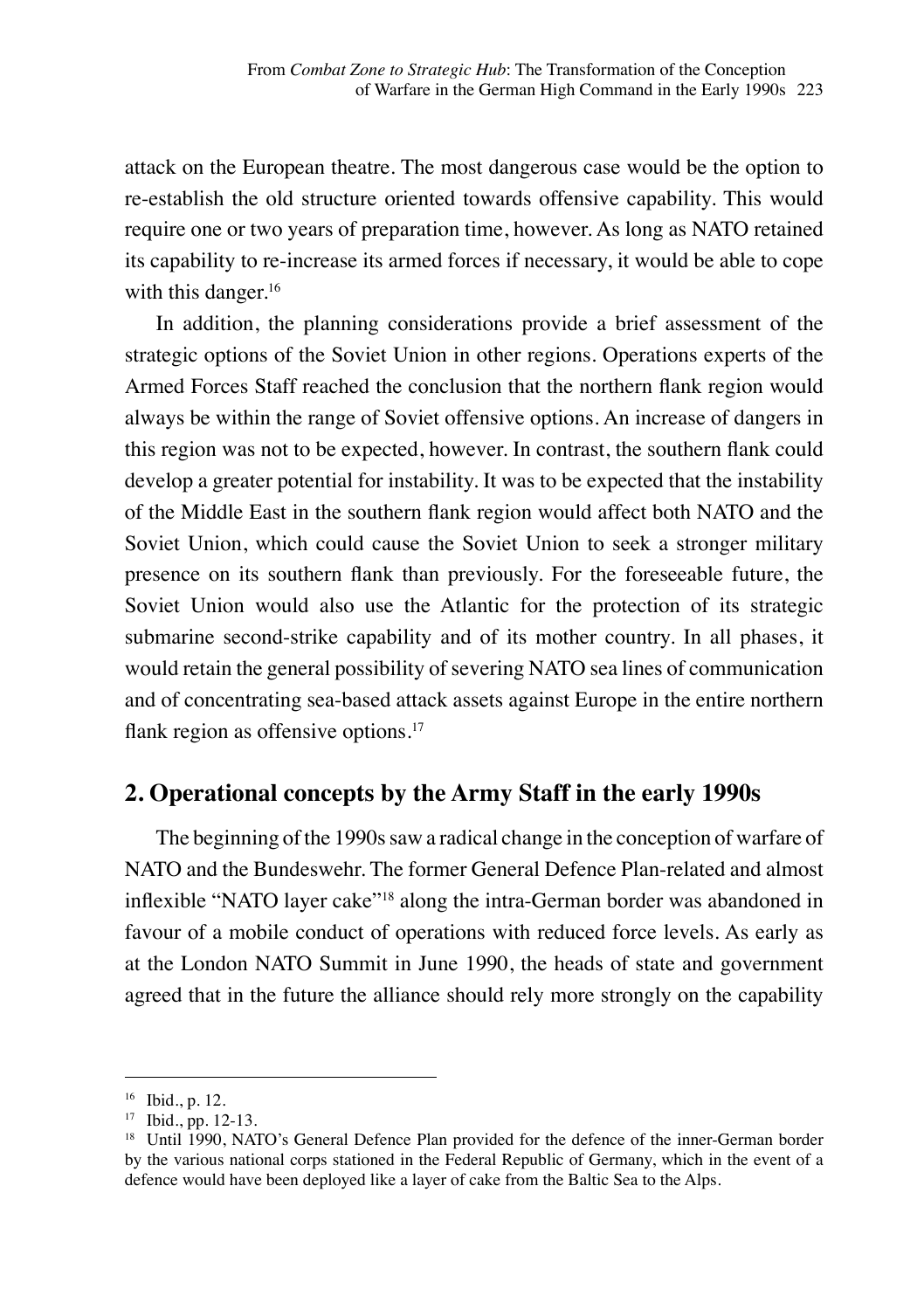"*…of setting up armed forces again only when they become necessary*"*.* <sup>19</sup> Given the impending German unity, an increased presence of allied armed forces on German soil was no longer a military and operational necessity. According to NATO the much longer warning and preparation time would have allowed an allied deployment in the Central Region<sup>20</sup> in time, if required.

Since force reductions made the overall cohesive defence from the defence sectors of the NATO corps in parallel impossible, the protection of the expanded alliance area, which had grown to include the eastern acceding territories, required not only more mobile and flexible armed forces but also a military concept adapted to the new situation. This had far-reaching consequences for strategy, armed forces structures and operational thinking. Henceforth, forces, time and space stood in a completely different relation to one another. As a result of the decreasing armed forces in the future, space was to become more important strategically.<sup>21</sup> As the strongest military power in Europe, the Soviet Union and its successor Russian Federation initially continued to be the crucial benchmarks for planning defence operations in Central Europe.<sup>22</sup>

<sup>19</sup> Cf. BArch-MA, BW 2/32476, Planungsstab BMVg, Annex 2, Richtlinien für die militärpolitische Einbindung deutscher Streitkräfte in Bündnis, no date, p. 3.

<sup>&</sup>lt;sup>20</sup> In the military context of NATO, the Central Region comprised the strategic area of Western Europe from south of the Elbe River in the north to the Alps in the south.

<sup>21</sup> Bürgener, "GDP ade", pp. 38-39.

<sup>22</sup> BArch-MA, BH 7-2/ 1306, Annex B to Fü H VI 2 Az 09-10-80 of 02.12.1991, Fü S III 2/ Fü S III

<sup>1,</sup> Militärpolitische und -strategische Vorgaben und konzeptionelle Folgerungen für die Bundeswehr, 21.11.1991, pp. 6-7.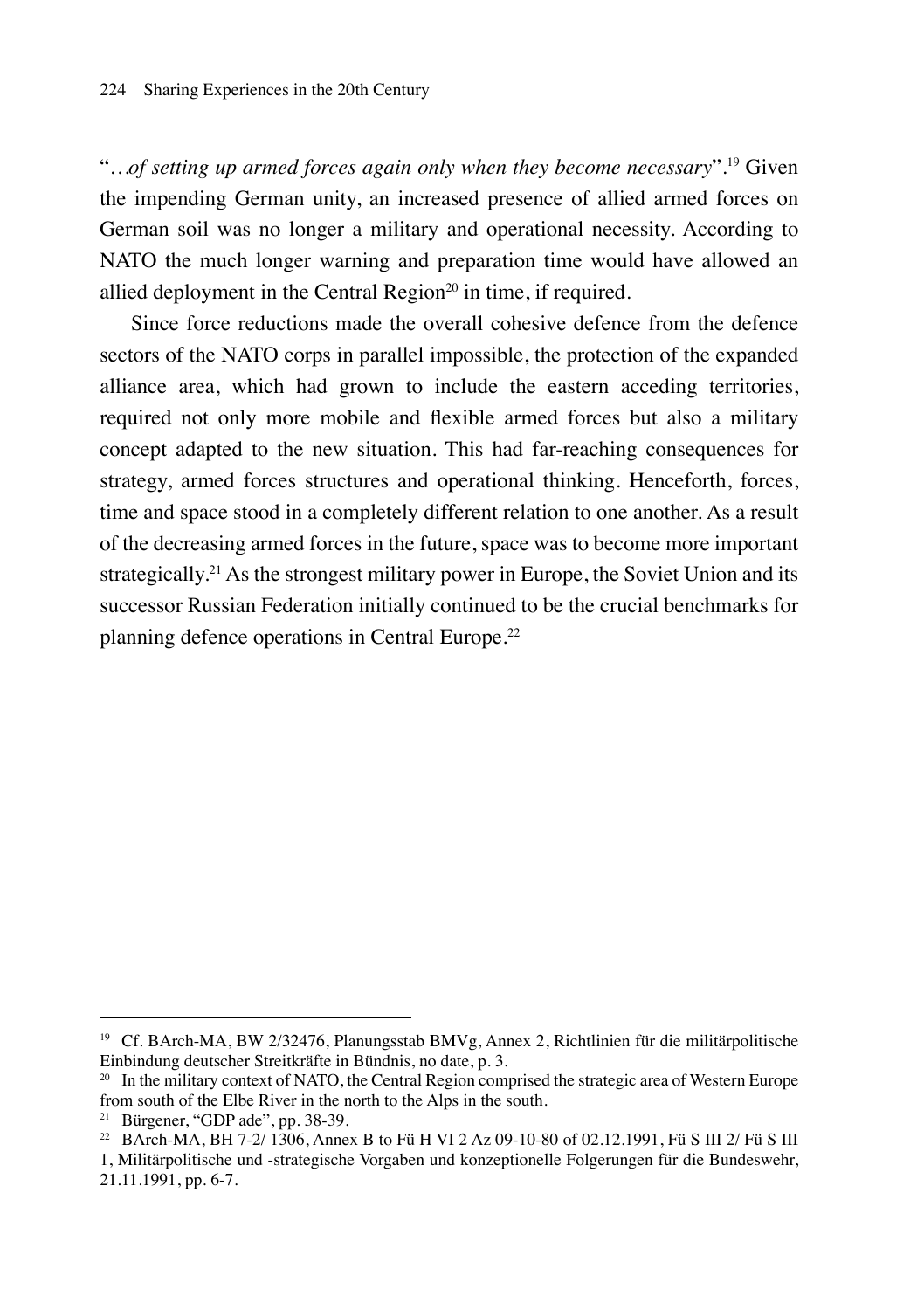



Figure 1: Defence operations **Figure 1: Defence operations Defence operations**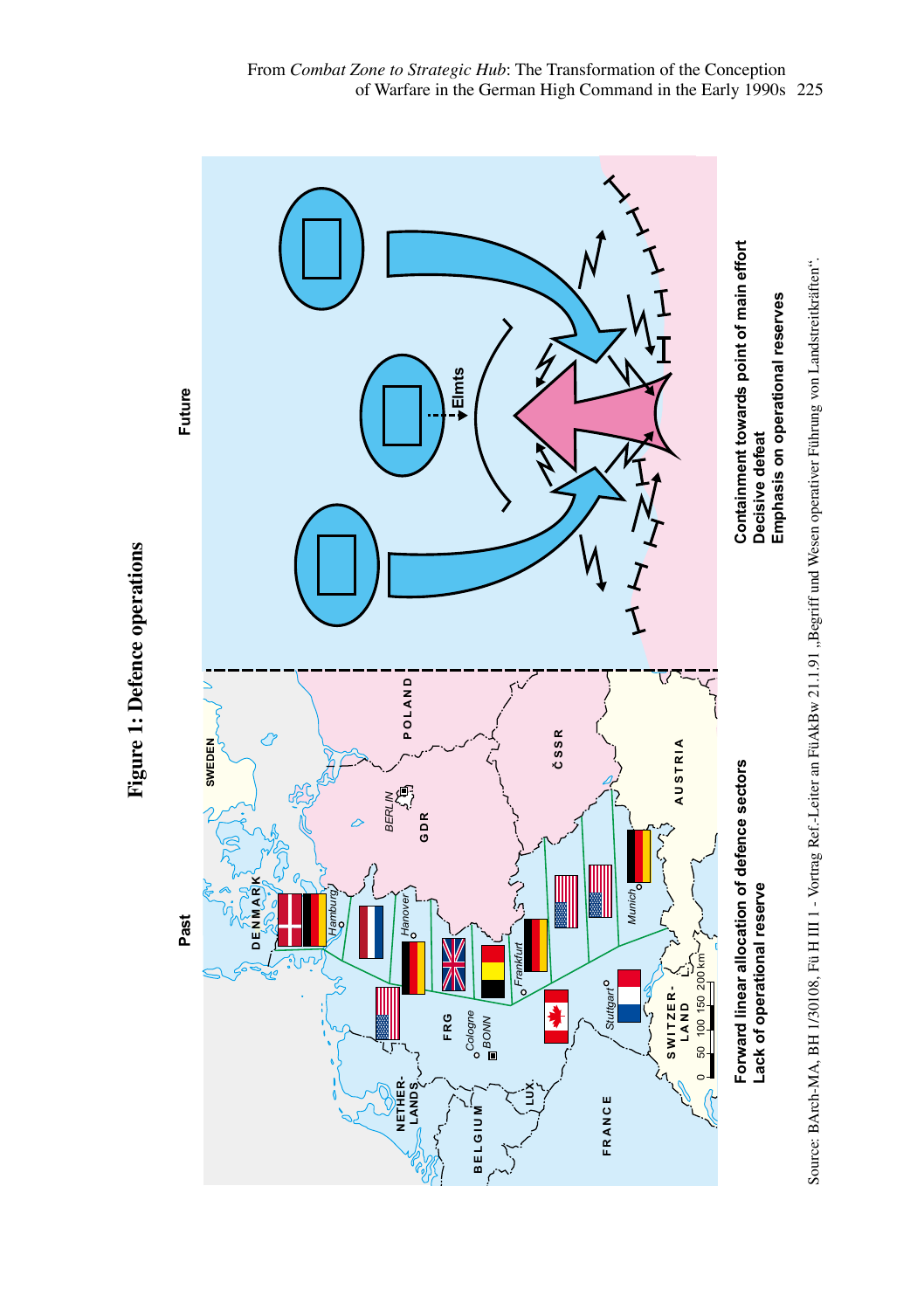

Figure 2: Operational tasks in defence operations (1991) **Figure 2: Operational tasks in defence operations (1991)**

Source: BArch-MA, BH 1/30108, Fü H III 1 - Vortrag Ref: -Leiter an FüAkBw 21.1.91 "Begriff und Wesen operativer Führung von Landstreitkräften". Source: BArch-MA, BH 1/30108, Fü H III 1 - Vortrag Ref.-Leiter an FüAkBw 21.1.91 "Begriff und Wesen operativer Führung von Landstreitkräften".Source: BArch-MA, BH 1/30108, Fü H III 1 - Vortrag Ref.-Leiter an FüAkBw 21.1.91 "Begriff und Wesen operativer Führung von Landstreitkräften".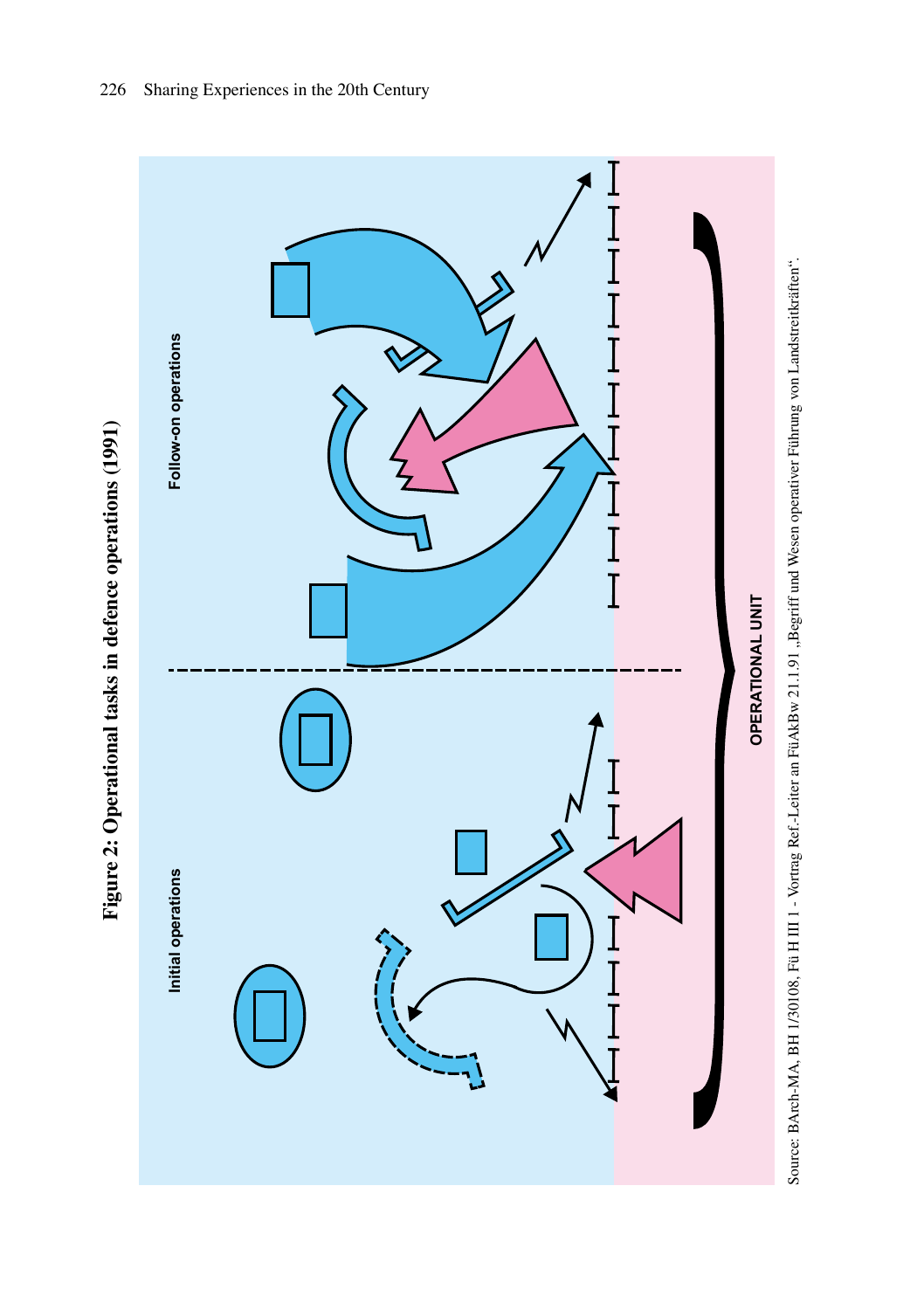According to the ideas of Army Staff<sup>23</sup> Division  $III^{24}$  in the event of an operation in the Central Region, the German Army would have key tasks: 1. temporary defence close to the border in the main attack sections of the adversary; 2. extensive surveillance of less threatened areas outside points of main operational efforts; and 3. securing operations and maintaining freedom of operation.<sup>25</sup> For the immediate protection of the overall territory, operations were to begin as soon as possible and—drawing on the principles of the former forward defence—be conducted in due regard to damage limitation and with the objective of a speedy resolution of the conflict. In accordance with the initial deliberations considering military strategic and operational principles of the Armed Forces Staff of July 1990,<sup>26</sup> operations experts of the Army Staff proceeded on the assumption that only one or two main or secondary thrusts with limited operational width would be required and not an attack along the whole front. The time schedule included initial and follow-on operations.

Initial operations were generally understood as defensive operations close to the border. The initial disposition of forces would provide for only small contingents to be employed at the front to initially just monitor wide sectors to subsequently allow for a concentration of strong forces in places where the enemy would eventually attack. Thus, it would not be necessary to employ combat troops all along the line from the onset. Hostile attacking forces were to be reconnoitred at an early stage and worn down with fire, and their movements were to be channelled and contained in order to ultimately defeat them in a suitable area and regain lost territories. By creating a point of main effort in the main areas of attack, their employment was to be the basis for decision-making. If necessary, attack operations would have been conducted with purely German forces at first. Most of the formations would have been retained in rear areas in depth

<sup>&</sup>lt;sup>23</sup> The Army Staff was the top administrative command of the army and one of the five staffs at the Federal Ministry of Defence.

<sup>&</sup>lt;sup>24</sup> Staff Division III in the Army Staff was responsible for introducing national ideas into the planning of NATO at the respective level and monitoring whether these were taken into account in the concrete planning.

 $25$  Bürgener, "GDP ade", p. 39.

<sup>26</sup> BArch-MA, BM 1/15804, GenInsp, Tgb.Nr. 1000/90 geh., part A, Fü S III 2, Skizze der militärpolitischen, militärstrategischen und operativen Grundlagen für die Planung künftiger deutscher Streitkräfte (Planungsskizze), 3.08.1990.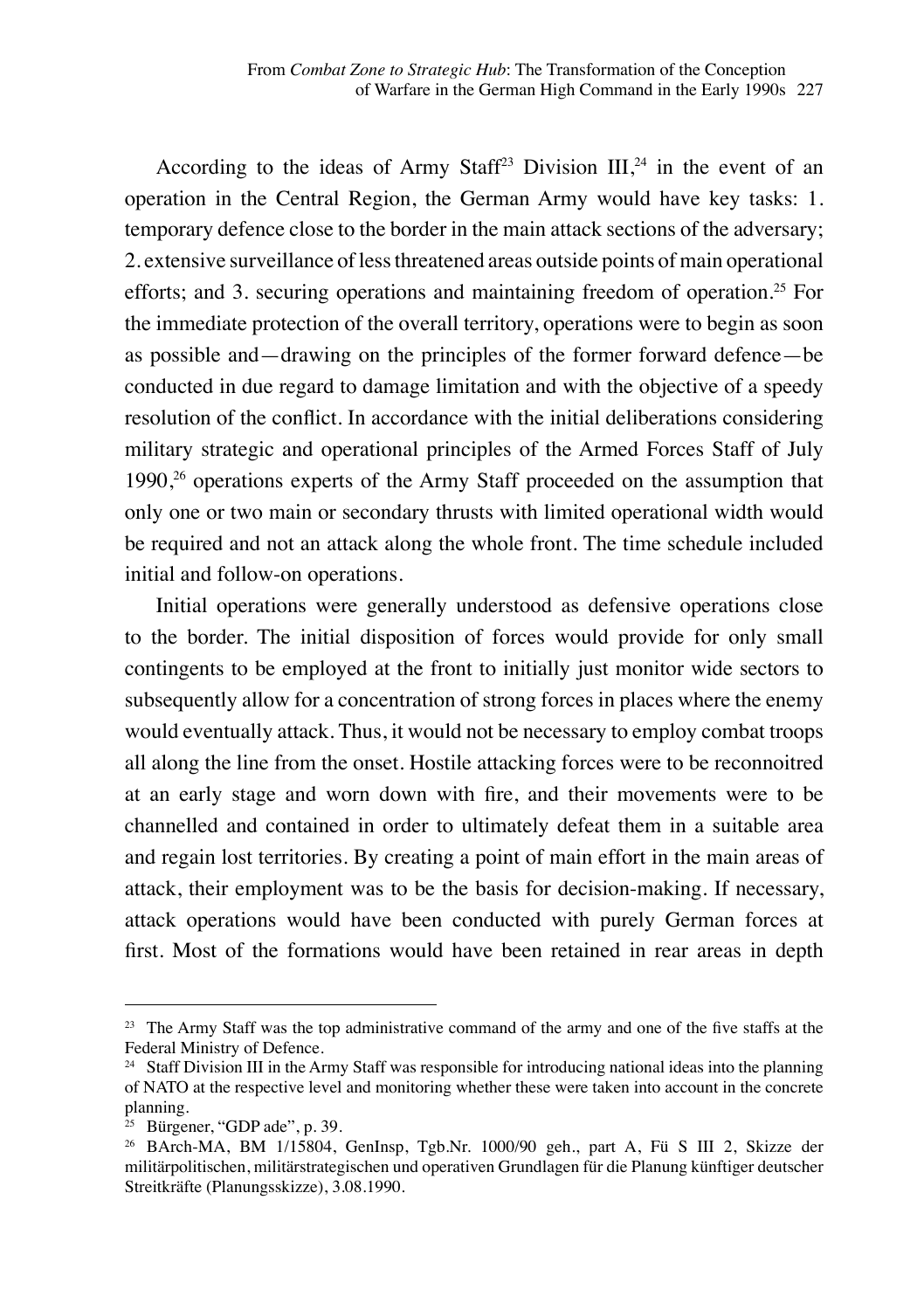as a powerful assault-capable operational reserve to be employed in follow-on operations against hostile forces concentrated in the area of main effort with the purpose of forcing a decision.27

Highly mobile, flexible, sustainable and robust mechanised brigades were to be employed as core elements of the army and pillars of the operation in both initial and follow-on operations. Capable of engaging in combined arms combat, they were also intended for operations outside the Central Region. Airmobile formations were to provide support for mechanised forces and special operations.<sup>28</sup>

The task of wide-area surveillance of less threatened front sections would be continued simultaneously, *inter alia* to cover the deep flanks in the course of follow-on operations. In this context, wide-area surveillance does not mean the observation of sections between two positions, over a width of five to six kilometres; rather it is to be understood at an operational scale, in dimensions comparable to the former army corps sectors. The German armed forces needed a completely new approach to this task since the integrated forward defence with combat sectors for corps excluded this. It was intended to employ reconnaissance systems that could have reached deep into enemy territory. Drones, air force capabilities and space-based sensors, if required, were to detect enemy groups located throughout the area of interest. High-mobility light ground reconnaissance in close cooperation with helicopter reconnaissance would supplement the surveillance system.<sup>29</sup>

All planning and command and control processes focussed on the cooperation with the air forces to achieve common operational objectives. The joint position paper of the army and air force staffs on the Principles for Ground and Air War in Central Europe explicate this. The territorial forces were responsible for securing the operations. They were to ensure security throughout the territory of the German state by providing area and point defence, keeping lines of communication on the ground open and ensuring the personnel and material readiness of the armed

<sup>&</sup>lt;sup>27</sup> Bürgener, "GDP ade", p. 40; BArch-MA, BH 1/30108, StAL Fü H III, Vortrag vor der Clausewitz-Gesellschaft in Ulm am 14. November 1990 zu "Grundzüge zukünftiger operativer Führung", Bonn 9.11.1990, pp. 11-16.

<sup>28</sup> Ibid., pp. 22-23.

 $29$  Ibid., pp. 17-18.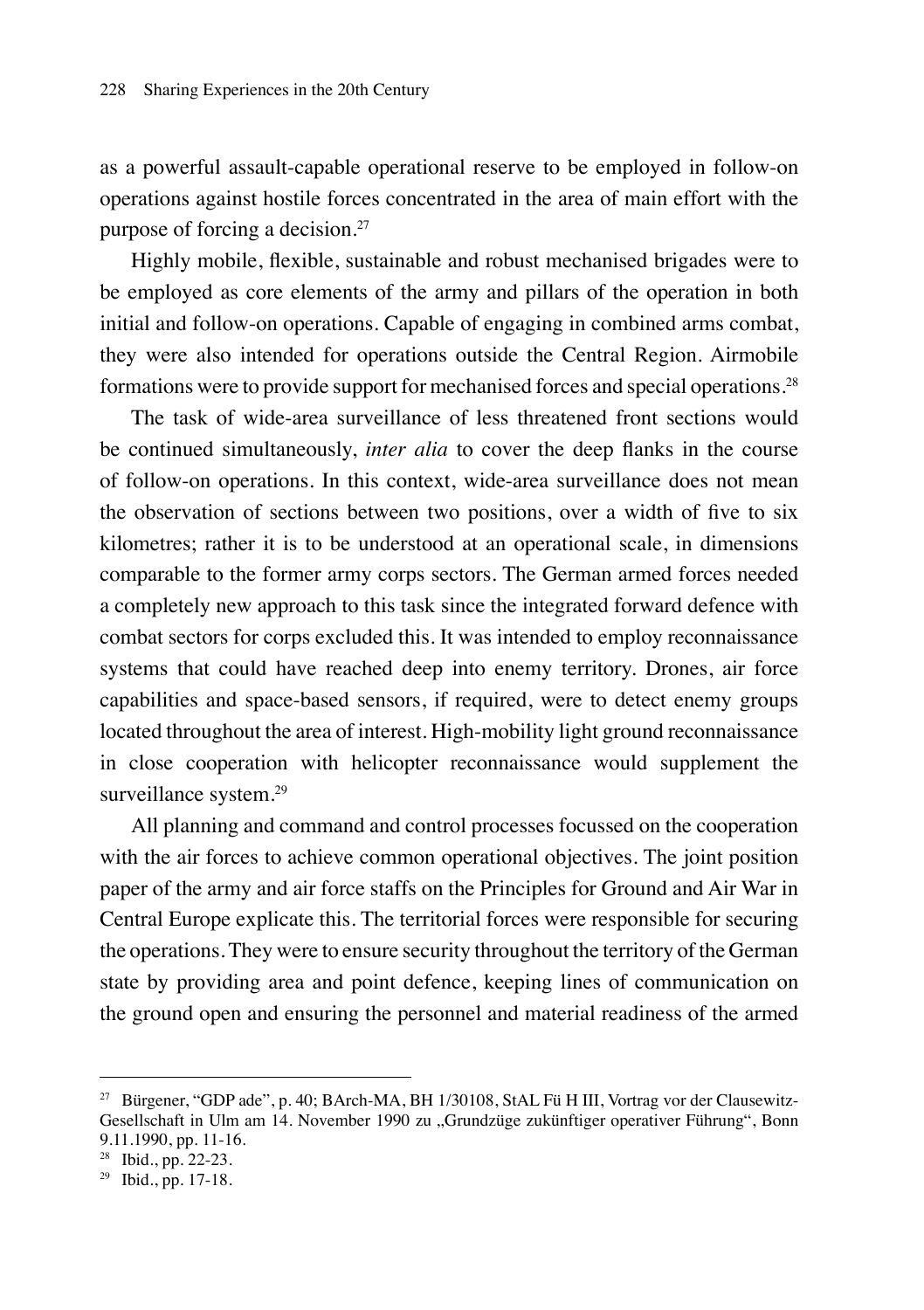forces<sup>30</sup>

By adhering to the political principle of never being the first to use military force, the initiative would at first always be with the enemy. Accordingly, all operational considerations focussed on the idea that it was necessary to regain the initiative as early as possible. Retaking the initiative was, therefore, the core of all future action 31

## **3. Operational considerations by the I (GE) Army Corps for the 1990s**

Since the late 1980s, various staff studies and seminars on operational thinking in the changing security environment were conducted not only at the level of command echelons but also at the Bundeswehr Command and Staff College and at corps headquarters. Several of them have been retained among the files at the Federal Archives-Military Archives in Freiburg.

A typical example is the I (GE) Army Corps where detailed ideas on the operational and tactical concept for the 1990s were developed as early as June 1990. The considerations in the I (GE) Corps are based on ideas according to which the military-strategic principle of deterrence and defence capability towards the Soviet Union continued to exist. The "classic" pre-nuclear conventional deterrence was to grow in relevance once again whereas the nuclear component in the short range and battlefield sectors would become insignificant. Conventional deterrence required defence-capable armed forces. In the event of a Soviet attack, considerations assumed an enemy whose offensive capability would be highly concentrated and echeloned in depth. Accordingly, NATO would need to be in a position to concentrate its own ground and air forces over large distances in points of main effort rapidly in order to launch an attack and defeat the enemy in a counterattack. The operational mobility of NATO's own formations was of paramount importance.32 For the mobilisation, deployment and redeployment of

<sup>30</sup> Bürgener, "GDP ade", p. 40.

<sup>31</sup> BArch-MA, BH 1/30108, StAL Fü H III, Vortrag vor der Clausewitz-Gesellschaft in Ulm am 14. November 1990 zu "Grundzüge zukünftiger operativer Führung", Bonn 9.11.1990, p. 14.

<sup>32</sup> BArch-MA, BH 1/14725, Annex 2 to G3 I. Korps, Erste Überlegungen zum operativ-taktischen Konzept der 90er Jahre, 12.06.1990, p. 1.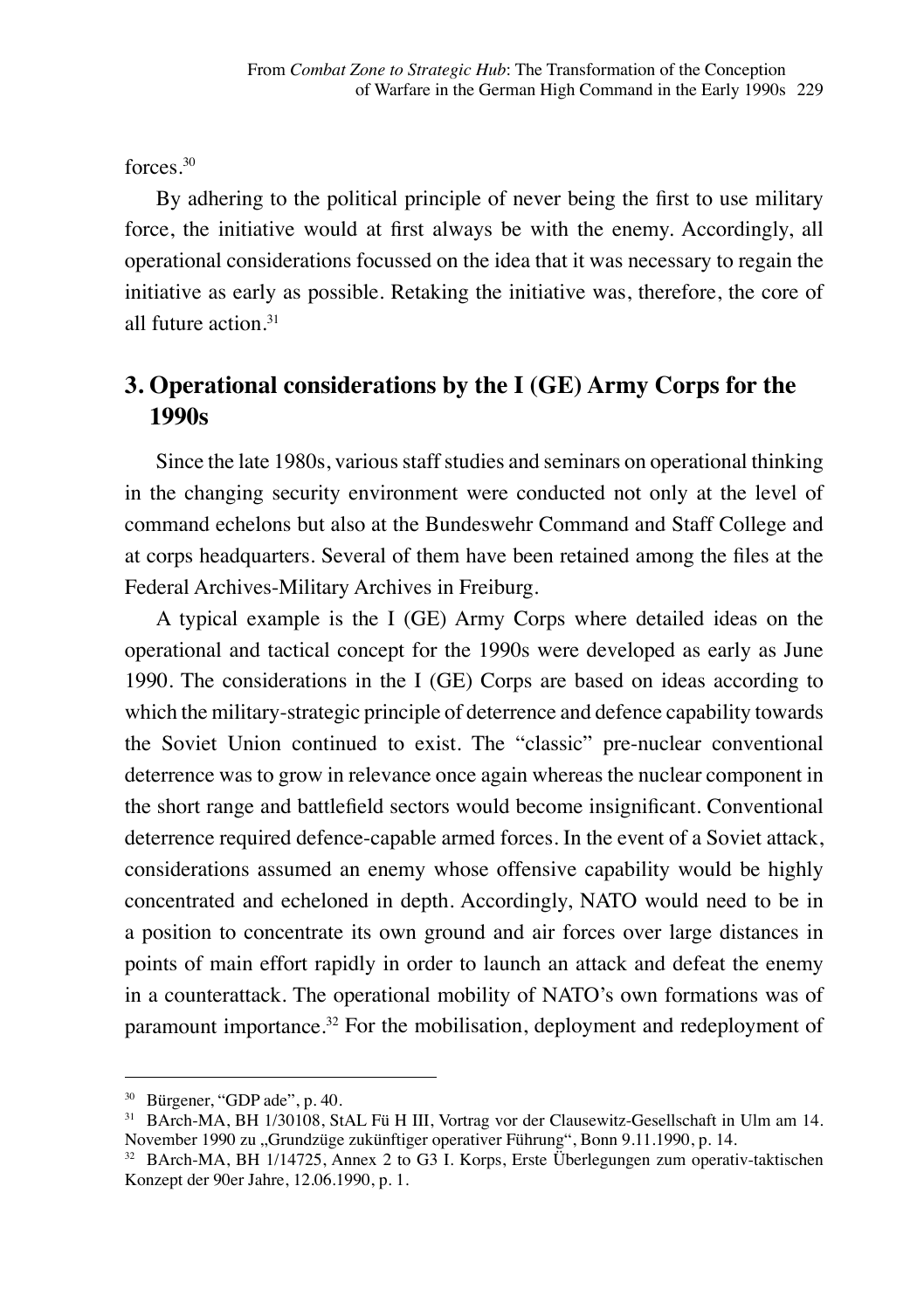the Soviet forces, the planners of the I (GE) Corps expected a warning time of 30 days for military preparations in June 1990.33

The operational and tactical concept derived from these considerations provided for a flexible, mobile defence in depth, which can best be described as "containment". For this purpose: 1. at an early stage present reconnaissance forces of the corps would reconnoitre the enemy in a depth of up to 150 kilometres; 2. screening forces would monitor the attacker on a broad front, and—reinforced by multinational air mobile forces—contain them in depth, where necessary; and 3. mechanised formations would delay enemy forces in the point of main effort by abandoning ground while retaining suitable terrain areas as cornerstones in order to destroy the attack forces in decisive counterattacks with deeply echeloned thrusts into the enemy flank with reserves brought up from the depth with a high degree of flank protection and support from air forces. American and French army formations would form the core of the reserves.<sup>34</sup>

As the considerations of the I (GE) Corps show, the military leadership continued on the assumption that a military conflict would be the result of a large-scale conventional aggression from the East. Considering that according to information of the Armed Forces Staff Division  $II^{35}$  in December 1990 the Soviet forces stationed in Central Europe comprised 464,000 military personnel with  $373,900$  of them belonging to the ground forces,<sup>36</sup> these plans were not without cause.

A letter of the Commanding General of the I (GE) Corps, Lieutenant General

<sup>33</sup> Initial situation according to the plans of the I (GE) Corps in extracts: "X-30 mobilisation of Soviet forces of categories B and C, beginning of moving forces forward into the western military districts; X-10 beginning of moving Soviet forces forward (2 armies of category A) through Poland, deployment at ODER [river] or NEISSE [river]; X-3 mobilised covering forces begin march through Poland. Soviet troops in the GDR in assembly areas close to the border; X-0 Soviet Union marches with covering forces into the former GDR and moves them north and south of Berlin forward to the former inner-German border. Berlin is not touched, 2 attack armies (2nd echelon) still remain east of the ODER. No combat action yet, this includes border forces". The Soviet Union names the action, "Reinforcing present forces". Cf. BArch-MA, BH 1/14725, Annex 1 to G3 I. Korps, Erste Überlegungen zum operativ-taktischen Konzept der 90er Jahre, 12.06.1990, p. 3.

<sup>34</sup> BArch-MA, BH 1/14725, Annex 2 to G3 I. Korps, Erste Überlegungen zum operativ-taktischen Konzept der 90er Jahre, 12.06.1990, pp. 1-2, 4.

<sup>&</sup>lt;sup>35</sup> The Staff Division II is responsible for military intelligence.

<sup>36</sup> BArch-MA, BW 2/32476, Annex Personaldaten Sowjetunion to Fü S III 6, Streitkräfteumfänge der Bündnispartner, 15.11.1991.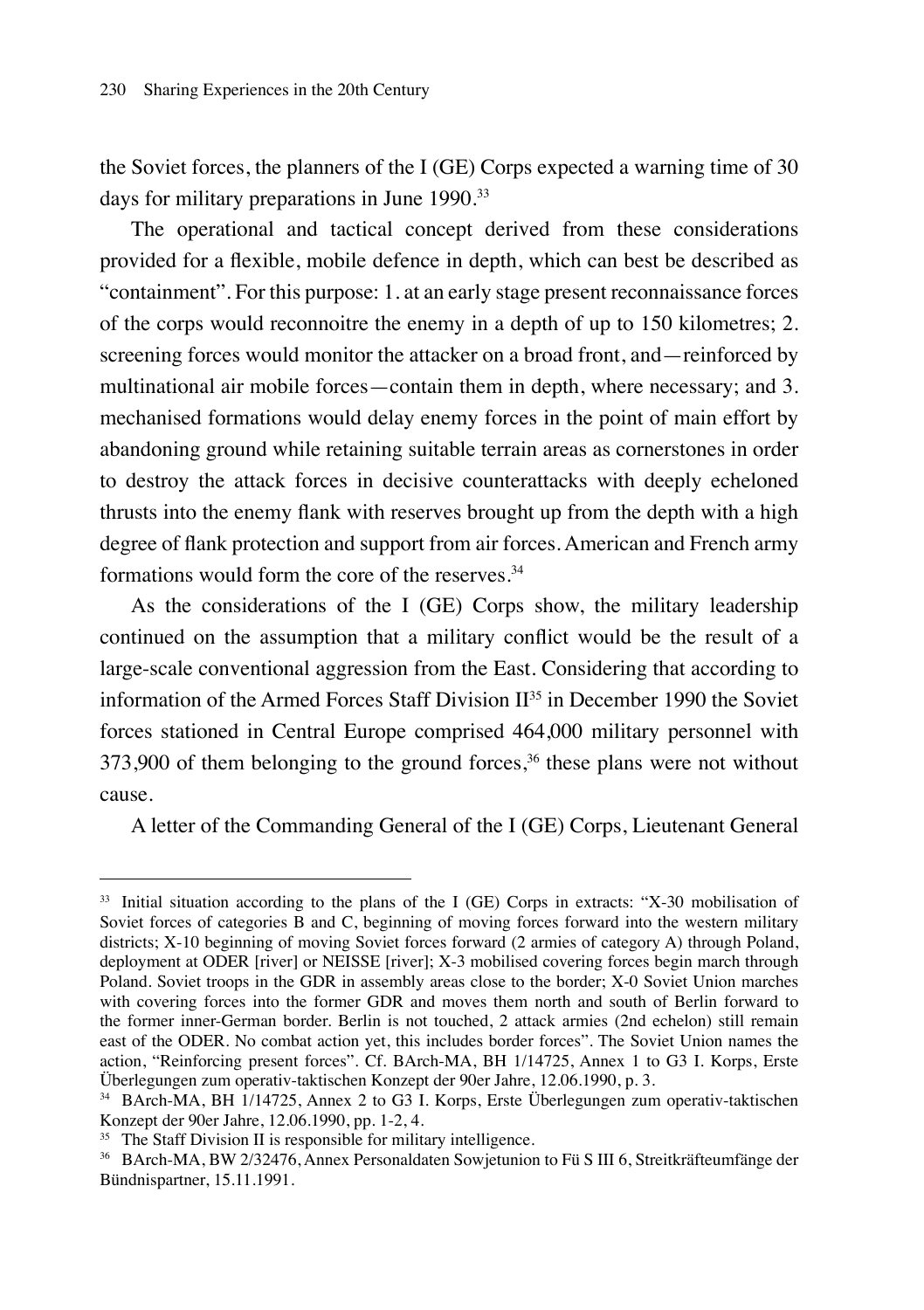Klaus Naumann, to the Chief of Staff, Army, General Henning von Ondarza reveals the rough draft of operations planning. General Naumann proceeded on the assumption that in the event of an aggression against the Federal Republic of Germany, his corps would be situated with an operational focus of defence and seek a decision with consolidated forces in a counter concentration east of the Lübeck-Leipzig line.<sup>37</sup>

#### **4. NATO's new Strategic Concept from 1991**

With the formal dissolution of the Warsaw Treaty Organisation on 1 July 1991, NATO had lost its powerful opponent of old. The huge military potential of the former Soviet Union, however, had not disappeared and continued to pose a serious threat to transatlantic security.38 The NATO strategy at the time, which until November 1991 was still based on MC 14/3 *Flexible Response* of 1968, no longer met the military and political requirements. In view of shrinking resources of the Alliance, as well as of restrictive arms control agreements, a fundamental reform of the Alliance was necessary to ensure a militarily and politically credible and reasonable collective defence capability.

This reform process, which began as early as July 1990 at the London NATO Summit and continued in the NATO Summit in Rome, was to provide a wide legal basis for the Alliance in its new security political role. The required adaptation of mission and structure was clearly reflected in the new *Strategic Concept* adopted by the heads of state and government of the NATO member nations on 8 November 1991. The strategic concept that was defined in a published umbrella document strongly emphasises the main purpose: the collective defence of these members. Security for Europe was to be improved and expanded through partnership and cooperation with the former member states of the Warsaw Treaty Organisation.<sup>39</sup>

In December 1991, the documents MC 400 (*Directive for Military* 

<sup>37</sup> BArch-MA, BH 1/14725, letter Commanding General I. (GE) Corps Lieutenant General Naumann to Chief of Staff Army Lieutenant General von Ondarza, 12.06.1991, pp. 1-2.

<sup>38</sup> BMVg, Verteidigungspolitische Richtlinien (VPR - (Defence Policy Guidelines)), p. 12.

<sup>39</sup> Meiers, *Zu neunen Ufern?*, pp. 177-178; Rühle, *Das neue Strategische Konzept*, pp. 2-3; BArch-MA, BW 2/53281, Generalmajor Naumann, Beitrag für den Mittler-Brief: "Erwartungen an die neue Strategie der NATO", 18.03.1991, pp. 1-2.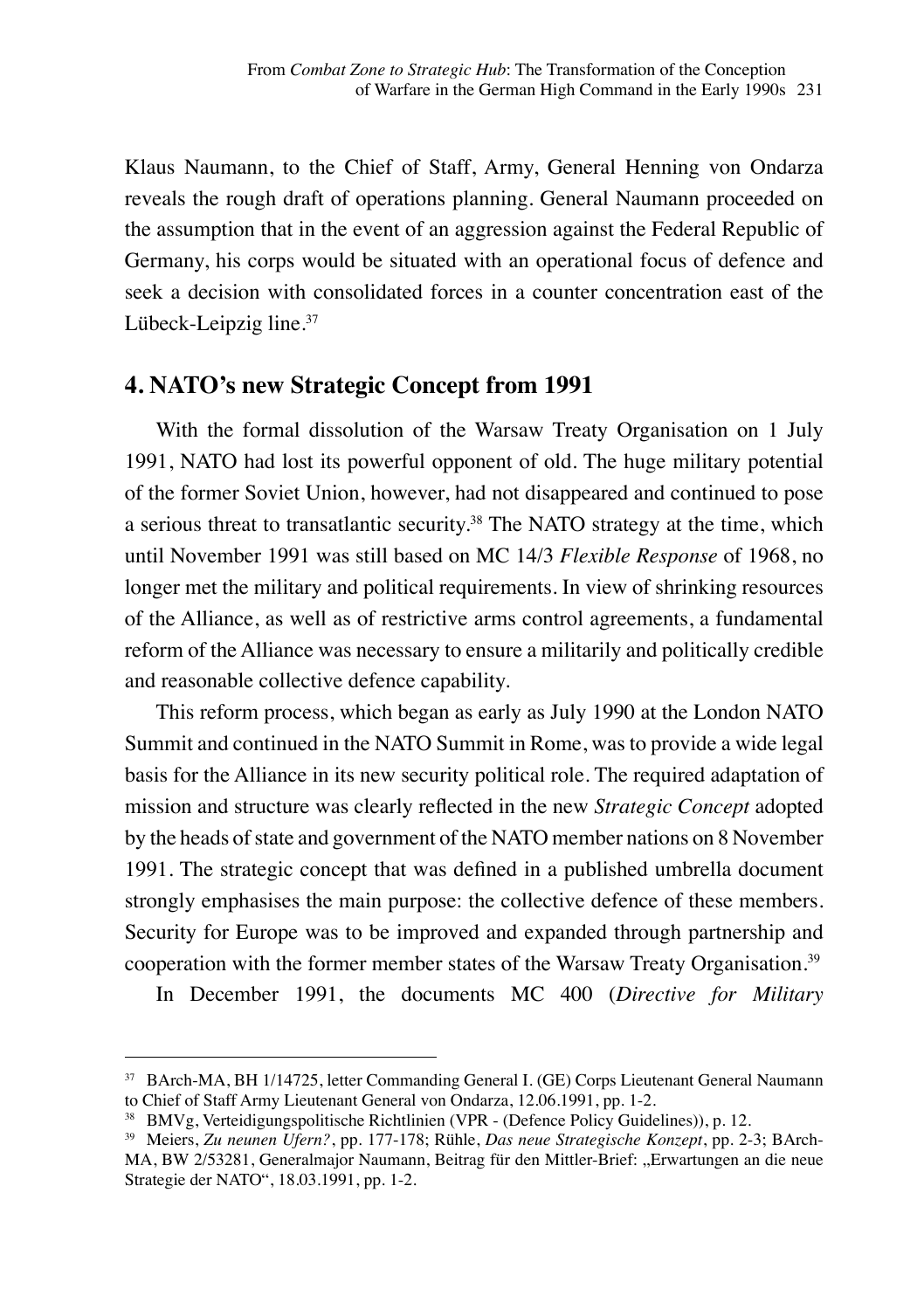*Implementation of the Alliance's Strategic Concept*) and MC 317 (*NATO's Force Structure for the Mid Nineties and Beyond*) were brought into force to accompany the concept. With regard to the radically changed military situation, the MC 317 met the requirement for reduced overall sizes, reduced levels of operational readiness, high flexibility and mobility.40 Based on the London Declaration, the Alliance's new armed forces structure was restructured into three separate areas: *Reaction Forces* (RF),41 *Main Defence Forces* (MDF)42 and *Augmentation Forces*. Their national subordination was defined already in peacetime, but it would only take effect in an actual operation based on national and international decisions.<sup>43</sup> MC 317 defined the overall need of the armed forces for the defence of the Central Region to be about 40 divisions.<sup>44</sup>

The new *Strategic Concept* of the Alliance for Central Europe changed from static near-border forward defence (MC 14/3) to a concept of area defence with counter concentration. The military strategic principle of counter concentration runs through all key documents of NATO at the time<sup>45</sup> and is defined in MC 400 as follows: "Counter concentration is the massing of significant military force at a particular time and place with sufficient capability to counter an aggressor's force concentration".<sup>46</sup>

<sup>40</sup> Summit Guide, Lisbon Summit, 19-20.11.2010, p. 17; BArch-MA, BH 1/27987, Annex 1 to Fü H VI 2, Ableitung des V-Umfangs des Heeres, 25.11.1993, p. 4; Rühle, *Das neue Strategische Konzept*, pp. 2-3.

<sup>&</sup>lt;sup>41</sup> Reaction forces are fully available NATO-assigned response forces for NATO-wide employment that are modularly assembled in accordance with operational requirements. They are divided into Immediate Reaction Forces and Rapid Reaction Forces. In addition to their task of extended national defence within the framework of alliances, they were to contribute to contain existing conflicts outside of Europe. BArch-MA, BW 2/32476, Fü S III 6, Gedanken zum Aspekt Multinationalität anhand des Beispiels multinationaler Streitkräfte, 19.04.1993, p. 7.

<sup>&</sup>lt;sup>42</sup> Main Defence Forces were primarily intended for the protection of national territory. They consisted of various national division-strength formations under the command and control of a corps. Main Defence Forces were subject to strong cadreing and thus dependent on mobilisation. In order to ensure the sustainability and survivability of the initially employed multinational reaction forces in long-term conflicts, contingents of the Main Defence Forces were to be used to reinforce, support or replace the reaction forces. BArch-MA, BW 2/32476, Fü S III 6, Gedanken zum Aspekt Multinationalität anhand des Beispiels multinationaler Streitkräfte, 19.04.1993, p. 9.

<sup>43</sup> BArch-MA, BW 2/32476, Fü S III 6, Gedanken zum Aspekt Multinationalität anhand des Beispiels multinationaler Streitkräfte, 19.04.1993, pp. 2-3, 5-6, 9.

<sup>44</sup> BArch-MA, BH 1/27987, Annex 1 to Fü H VI 2, Ableitung des V-Umfangs des Heeres, 25.11.1993, p. 12.

<sup>&</sup>lt;sup>45</sup> Millotat, "Die operative Dimension", p. 103.

<sup>46</sup> Cf. ibid.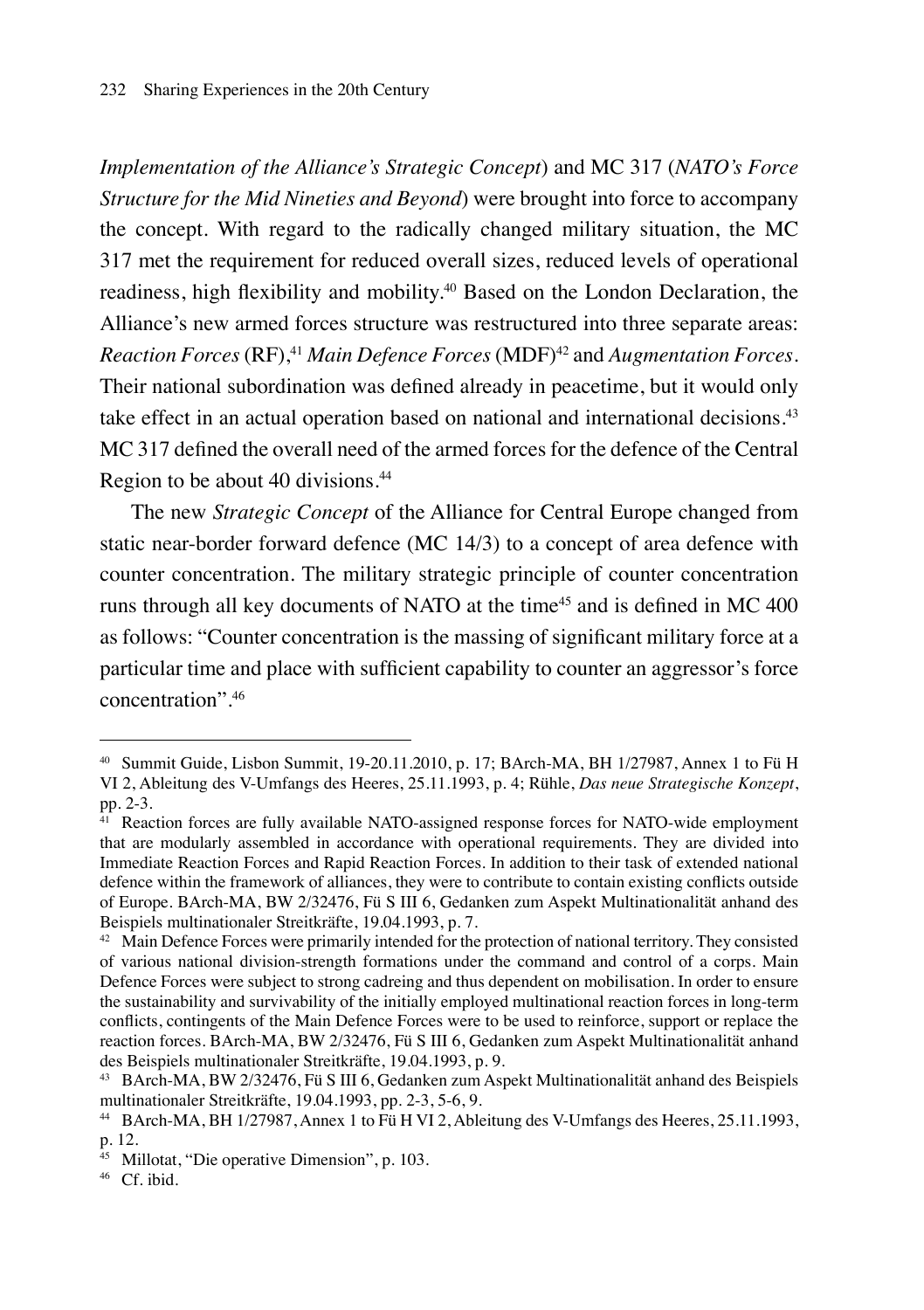In military strategic counter concentration one's own forces would be concentrated in the region of the Alliance where a threat was expected to develop. The MDF stationed in the threatened region formed the core of the defence forces. Since they needed several weeks or months to establish operational readiness, it was intended to use RF for immediate operations since they were able to operate in the relevant crisis region within one or two weeks and were to ensure the buildup of the MDF as so-called shield forces. MDF from neighbouring regions could be used as reinforcements.<sup>47</sup>

Both the MC 400 and the MC 317 formed the basis for the future German defence concept of the 1990s and determined the size of the required armed forces. The German contribution consisted mainly of operational forces, at a strength of about eight divisions that were available for the purpose of national defence within the context of the Alliance.<sup>48</sup> The employment of German armed forces in a state of defence remained under NATO command.<sup>49</sup>

#### **5. Soviet/Russian occupation forces in Central Europe**

Equipped with the most advanced military technology, the  $360,000$  strong<sup>50</sup> Western Group of Forces (WGF) was considered an elite formation. Although there was no expectation of an indirect aggression, until their complete withdrawal the WGF continued to be a German security hazard since it was essentially still capable of strategic offensives against Western Europe during the first years of its redeployment.<sup>51</sup> No later than in June 1991,<sup>52</sup> the WGF had stored nuclear warheads for surface-to-surface missiles and nuclear artillery munition of the ground forces<sup>53</sup> at more than 20 sites. In addition to extensive nuclear weaponry,

<sup>47</sup> Ibid., pp. 104-105.

<sup>48</sup> BArch-MA, BH 1/27987, Annex 1 to Fü H VI 2, Ableitung des V-Umfangs des Heeres, 25.11.1993, pp. 4-5, 9.

<sup>49</sup> BArch-MA, BH 1/28328, Fü H IV 1, Az 10-30-03, Die Führungsorganisation des Heeres, Grundsatzvortrag zur Informationsveranstaltung KdoBeh/Stäbe, 30.08.1993, p. 2.

<sup>&</sup>lt;sup>50</sup> In December 1990, the armed forces of the WGF comprised the following: ground forces 295,600; air forces/air defence forces 46,000; naval forces 300; central military agencies 18,100. BArch-MA, BW 2/32476, Annex Personaldaten Sowjetunion to Fü S III 6 of 15.11.1991, Streitkräfteumfänge der Bündnispartner.

<sup>51</sup> BMVg, Verteidigungspolitische Richtlinien (VPR - (Defence Policy Guidelines)), p. 13.

<sup>52</sup> Gunold, "Schüsse in Altengrabow 1991", p. 17; Bange, *Sicherheit und Staat*, pp. 491-494.

<sup>53</sup> Gunold, "Bilder vom sowjetischen Nuklearwaffenlager", p. 28.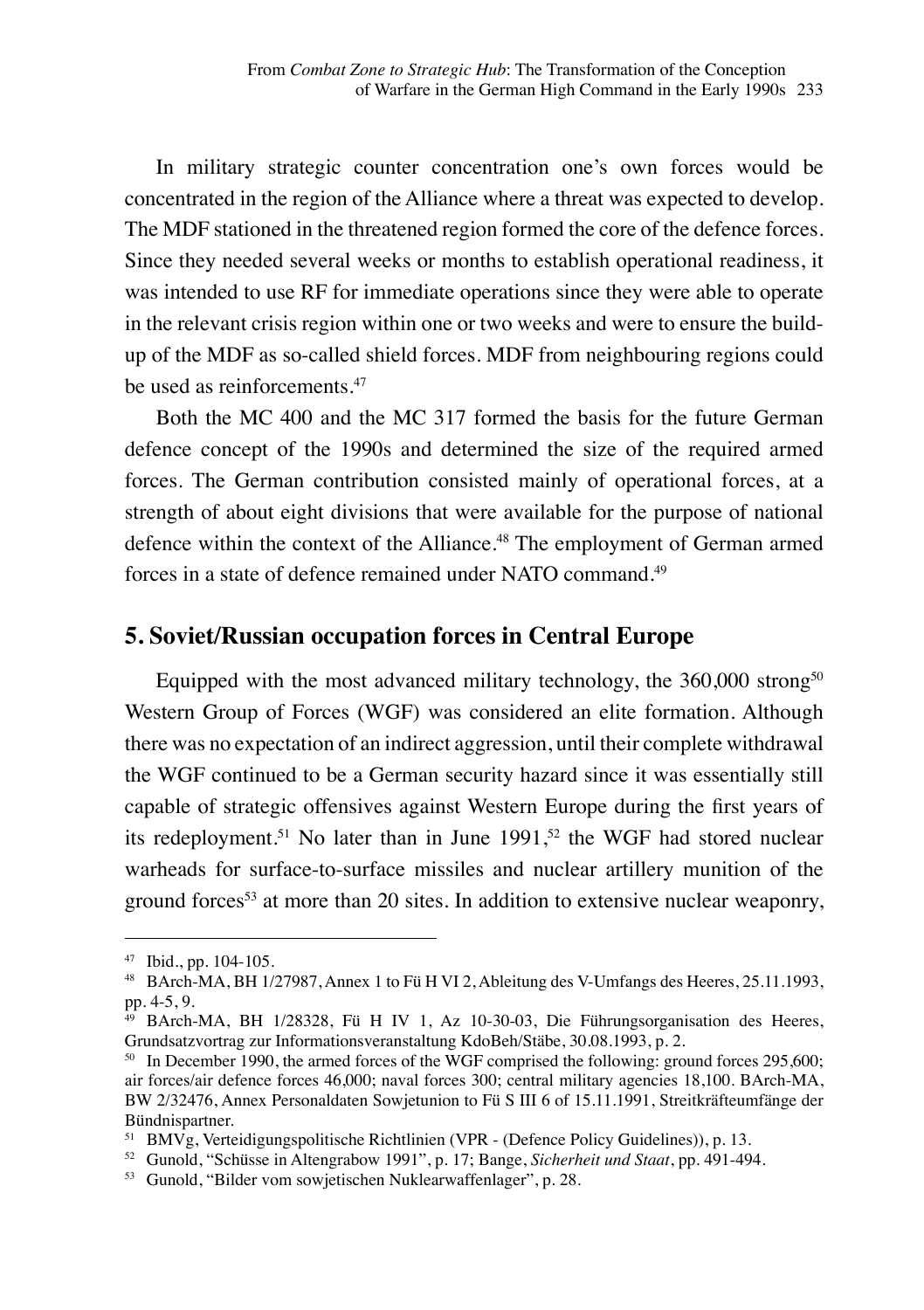according to Russian sources, they also had more than 4,209 tanks, 3,692 artillery systems, 8,209 armoured vehicles, 691 aircraft, 683 transport and combat helicopters as well as  $677,032$  tons of munition at their disposal. The units were fully motorised and of high operational mobility.<sup>54</sup>

Although the WGF was no longer permitted to conduct large-scale exercises and manoeuvres like during the Warsaw Pact period,<sup>55</sup> until September 1993, intensive combat training with fully manned and equipped units took place at the numerous training areas. In addition, the WGF air forces made an average of some 2,300 sorties with combat aircraft and combat helicopters per day, at peak days even up to 4,500. In addition to airspace intensive training units, they also held flight exercises at very low altitudes. Due to a lack of personnel and supply, from 1992 full strength exercises were conducted only below division level. Exercises involving more than 13,000 troops were prohibited. Nevertheless, the WGF intensified staff exercises at higher command echelons, which served to further train the senior leadership corps.<sup>56</sup> The downsizing of the WGF Air Forces was accompanied by a marked reduction of its exercise and training activities. In early 1993, flight operations had already decreased to below 100 sorties per day. Flight exercises at very low altitudes and airspace intensive training units were transferred to the Russian Federation.<sup>57</sup>

The downsizing of the WGF forces was carried out in accordance with operational principles. The withdrawn formations were originally intended to establish a new "western bloc" with the point of main effort in Ukraine and Belarus.58 The disintegration of the Soviet Union and the resulting conflicts regarding national affiliation and disagreements on the new stationing of the formations resulted in a temporary delay in the withdrawal. On 4 March 1992, Russian President Yeltsin issued a decree to place the armed forces of the WFG

<sup>54</sup> Foertsch, "Der Abzug der russischen Streitkräfte", p. 466.

<sup>&</sup>lt;sup>55</sup> "In the treaty between the Federal Republic of Germany and the USSR on Conditions for the Temporary Stay in and Modalities for the Phased Withdrawal of Soviet Forces from Germany". In: *Aussenpolitik der Bundesrepublik Deutschland*, Dok.-Nr. 246, p. 734.

<sup>56</sup> Foertsch, "Der Abzug der russischen Streitkräfte"*,* p. 469; Panian, "Sie gehen als Freunde", p. 324.

<sup>57</sup> Klein, "Dokumentation des Zeitzeugenforums", p. 234, 236; Panian, "Sie gehen als Freunde", p. 324.

<sup>58</sup> Foertsch, "Der Abzug der russischen Streitkräfte", p. 465.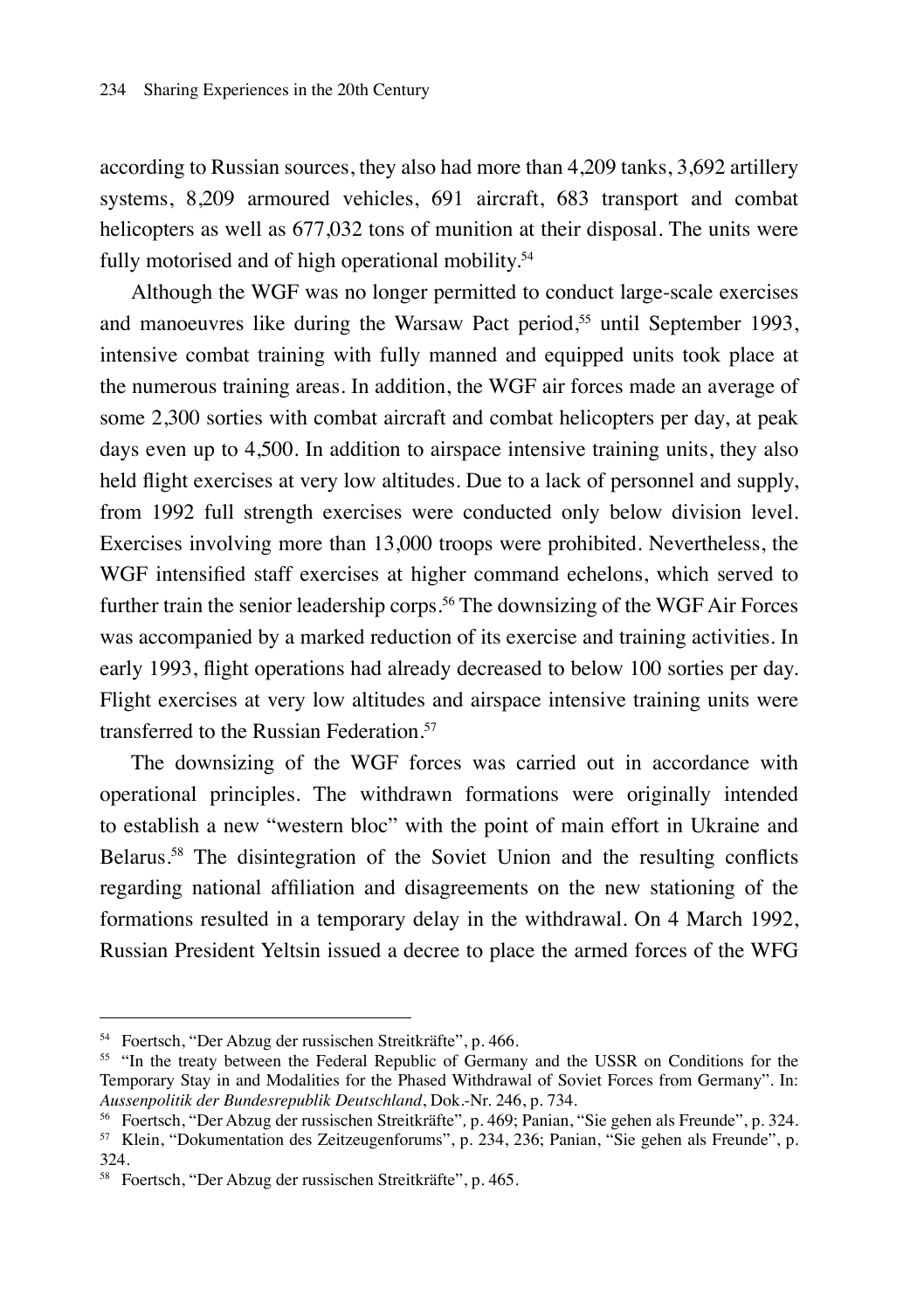under his direct authority,<sup>59</sup> and redeployed them to the Russian Federation to reinforce the Moscow Military District in particular. According to the overall withdrawal plan of the WGF, the formations stationed in the southern region were the first to leave the former GDR; they were followed by the forces from the northern region. The units on the line Magdeburg-Berlin-Frankfurt/Oder would withdraw in the last phase.<sup>60</sup>

The Central Group of Forces (CGF) was stationed in Czechoslovakia with 73,500 Soviet military personnel. It comprised in June 1990 a tank division (1,220 tanks) as well as three motorised rifle divisions, one artillery brigade, two tactical rocket brigades, one airborne battalion, a combat helicopter regiment and 70 combat aircraft of the air force.<sup>61</sup> The last joint tactical exercise of the allied troops in Czechoslovakia with the participation from the CGF took place from 1 to 4 March 1990. Due to the rapidly changing political framework, it had already lost its actual sense.<sup>62</sup> Based on the Agreement of 26 February 1990 on the withdrawal of the Soviet armed forces, the last troops left Czechoslovakian territory for good on 27 June 1991.<sup>63</sup>

As a result of the withdrawal of the CGF the danger of a possible direct advance of troops stationed there through the Bavarian Forest or the Austrian Alps into Southern Germany evaporated.<sup>64</sup> The Soviet threat to the II (GE) Army Corps had vanished. From an operational perspective, the withdrawal of Russian armed forces from Czechoslovakia opened the left flank of the armed forces of the WGF remaining on the territory of the former GDR; their formations now found themselves in an exposed curve.

On Polish territory, there was the Northern Group of Forces (NGF) of the former Soviet armed forces at a strength of 56,000 military personnel. In 1991, it comprised a mechanised rifle as well as a tank division (600 tanks), 90,000 tons of ammunition as well as tactical missiles for launching nuclear warheads. In

<sup>59</sup> Hoffmann/Stoff, *Sowjetische Truppen in Deutschland*, p. 287.

 $60$  Foertsch, "Der Abzug der russischen Streitkräfte", p.  $465$ .

<sup>61</sup> IISS, *The Military Balance 1990-1991*, p. 39; Range, "Neue Töne von der Moldau", p. 40.

<sup>62</sup> Tomek, *Gemeinsame Übungen*, p. 117.

<sup>63</sup> Pejčoch, "Kernwaffenträger in der tschechoslowakischen Armee", pp. 153-154; Range, "Neue Töne von der Moldau"*,* p. 40; Sieber, "Die Tschechoslowakische Volksarmee", p. 78.

<sup>64</sup> Cf. Hammerich, "Die geplante Verteidigung der bayrischen Alpen", pp. 252-260.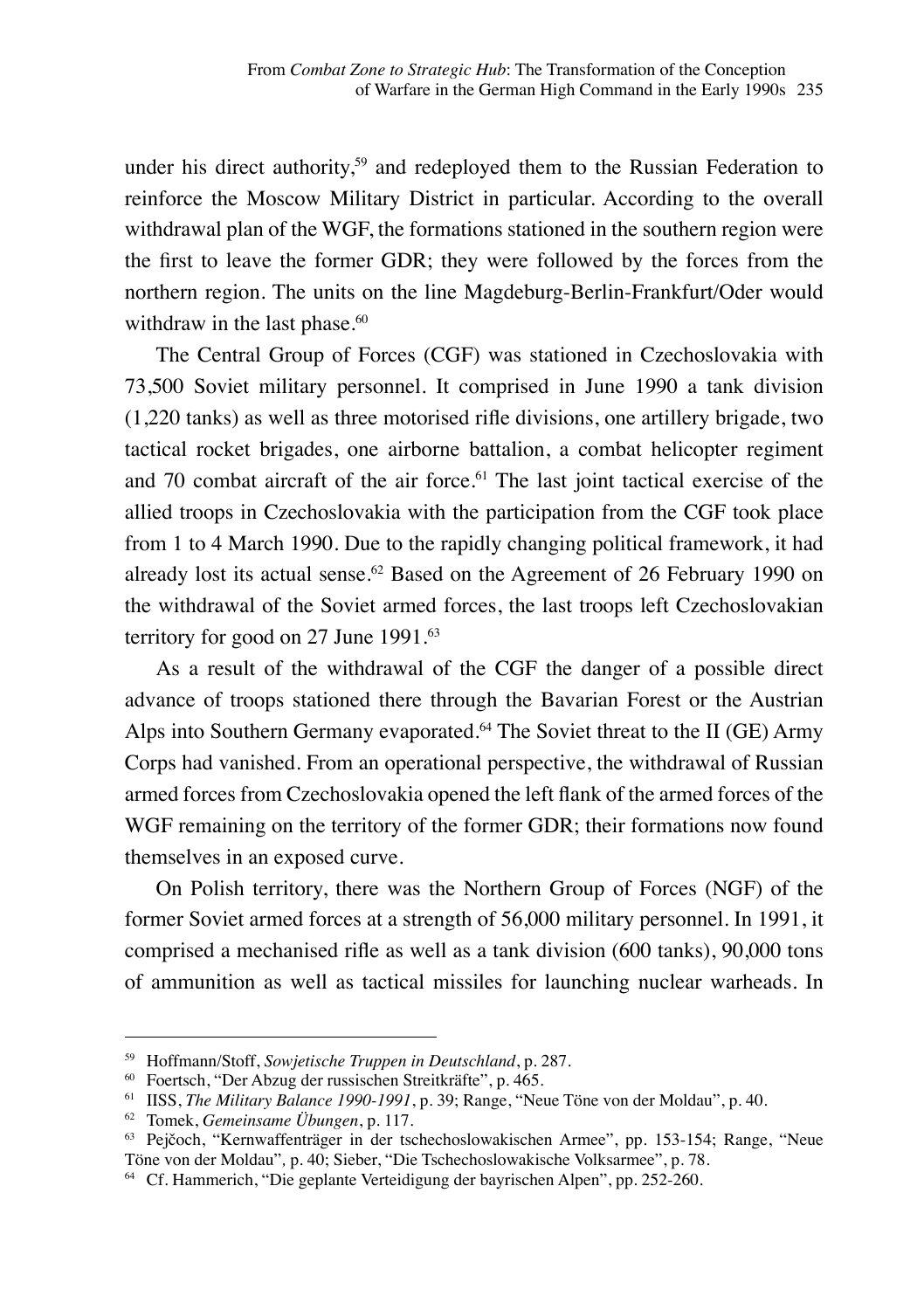addition, the forces of the NGF had an air army with 200 aircraft and a helicopter regiment at their disposal.<sup>65</sup> Originally, the full and final withdrawal was to be completed by 15 November 1992, $66$  but was delayed by the Russian military leadership such that 20,000 NGF military personnel were still in Poland in June 1992.67 The last Russian armed forces left Poland on 17 September 1993, exactly 54 years after the Red Army had invaded the Polish eastern territories at the beginning of World War II.<sup>68</sup>

The three Baltic States as well as the territory of the Russian enclave around Kaliningrad formed the North-western Group of Forces (NWGF). The district of Kaliningrad itself posed a not inconsiderable threat to European security. In 1992, two tank, two mechanised rifle and an artillery divisions as well an airborne and an air defence brigades, two brigades with tactical missiles for launching nuclear warheads, a combat helicopter regiment and the headquarters of the Baltic Fleet were stationed there.<sup>69</sup> In addition, elements of Russian formations withdrawing from Germany, Poland and the Baltic states were redeployed to Kaliningrad, thus further increasing the military presence in the region.<sup>70</sup> Lithuania and Poland, in particular, were afraid of the military presence of Russians in the immediate vicinity<sup>71</sup> to which Peter Scholl-Latour referred as the "iron Russian fist in the neck". In 1992, about half a million military personnel were deployed around the former Königsberg.<sup>72</sup>

With the ongoing withdrawal of Russian armed forces from the states of Central Europe, the conception of warfare changed considerably. The military threat to the existence of the Federal Republic and Western Europe through superior conventional armed forces oriented towards offensive action and seizure of land no longer existed. The stationing of additional troops in the Kaliningrad military district, however, created an increasing threat to the security in the strategic

<sup>65</sup> IISS, *The Military Balance 1990-1991*, p. 39; "Der Tag an dem die Sowjets Polen verließen"*. Deutsche Welle* of 17 Sep 2018.

<sup>66</sup> Gießmann, "Aufbruch zu alten Mythen?", p. 197.

<sup>67</sup> IISS, *The Military Balance 1992-1993*, p. 98.

<sup>68</sup> "Der Tag an dem die Sowjets Polen verließen". *Deutsche Welle* of 17 Sep 2018.

<sup>69</sup> IISS, *The Military Balance 1992-1993*, p. 96, 98.

<sup>70</sup> Krohn, *Eine neue Sicherheitspolitik*, p. 94; Range, "Zwischen Memel und Masuren", p. 108.

 $71$  Ibid.

<sup>72</sup> Scholl-Latour, *Eine Welt in Auflösung*, p. 265.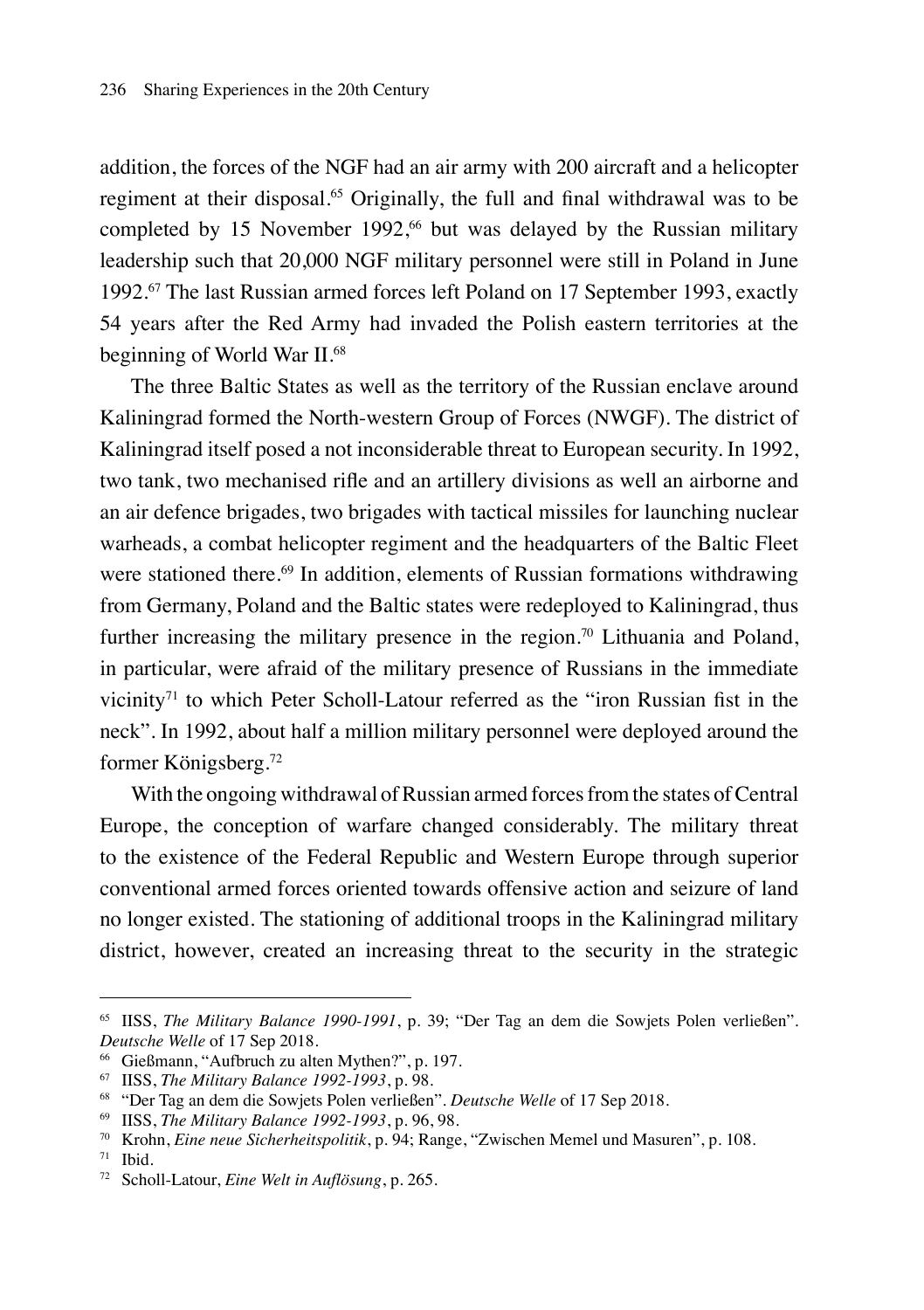environment. The increase in military presence along the new eastern border gave rise to security concerns, in particular for Poland.73 Polish Prime Minister Jan Olszewski declared in an interview on 29 January 1992, "Our Eastern border gives rise to particular concern".<sup>74</sup> During a visit of former Minister of Defence Stoltenberg to Warsaw from 22 to 24 March 1992, the Polish ministry of defence demanded equipment aid in view of the "dramatic danger from the East".75 At the joint press conference, Poland's Minister of Defence Jan Pary announced that Poland counted on support from Germany in the event that "it was threatened by unrest in the former Soviet Union" and expected that "in a difficult case some kind of cooperation would be possible".<sup>76</sup> A reasonable request in light of Russian agitation within its western sphere of interest.

## **6. Stable instability – Russia's foreign policy in Central and Eastern Europe77**

After the disintegration of the USSR, the preservation and consolidation of power in the Eastern and Central European region continued to be a prime objective of Russian foreign policy. Russia considered the Western "near foreign countries" its sphere of interest, a strategic glacis, and was willing to enforce its own security at the external borders of this zone.<sup>78</sup> With the exception of the Baltic States, all former Soviet Republics of Eastern Europe joined the Commonwealth of Independent States (CIS) in December 1991. In order to prevent the new democratic countries, which pursued their own political interests (e.g. accession to NATO and EU), from drifting off to Western spheres of interest, Russia tried to tie the CIS states more strongly to itself in terms of security policy.79

<sup>73</sup> Gießmann, "Aufbruch zu alten Mythen?", p. 197.

<sup>74</sup> Ibid., p. 198.

 $75$  Ibid.

<sup>76</sup> "Polen rechnet auf deutschen Schutz"*. Neues Deutschland* of 25 March 1992.

 $77$  Central Europe also includes the Baltic States, which depending on the definition classify as both Central and Eastern Europe.

<sup>78</sup> It is unclear in what borders the Western "near foreign countries" were included in the zone of Russian influence.

<sup>79</sup> Rahr, "Russland in Europa", pp. 122, 128-131; Wettig, "Rußland/GUS", p. 66, 69.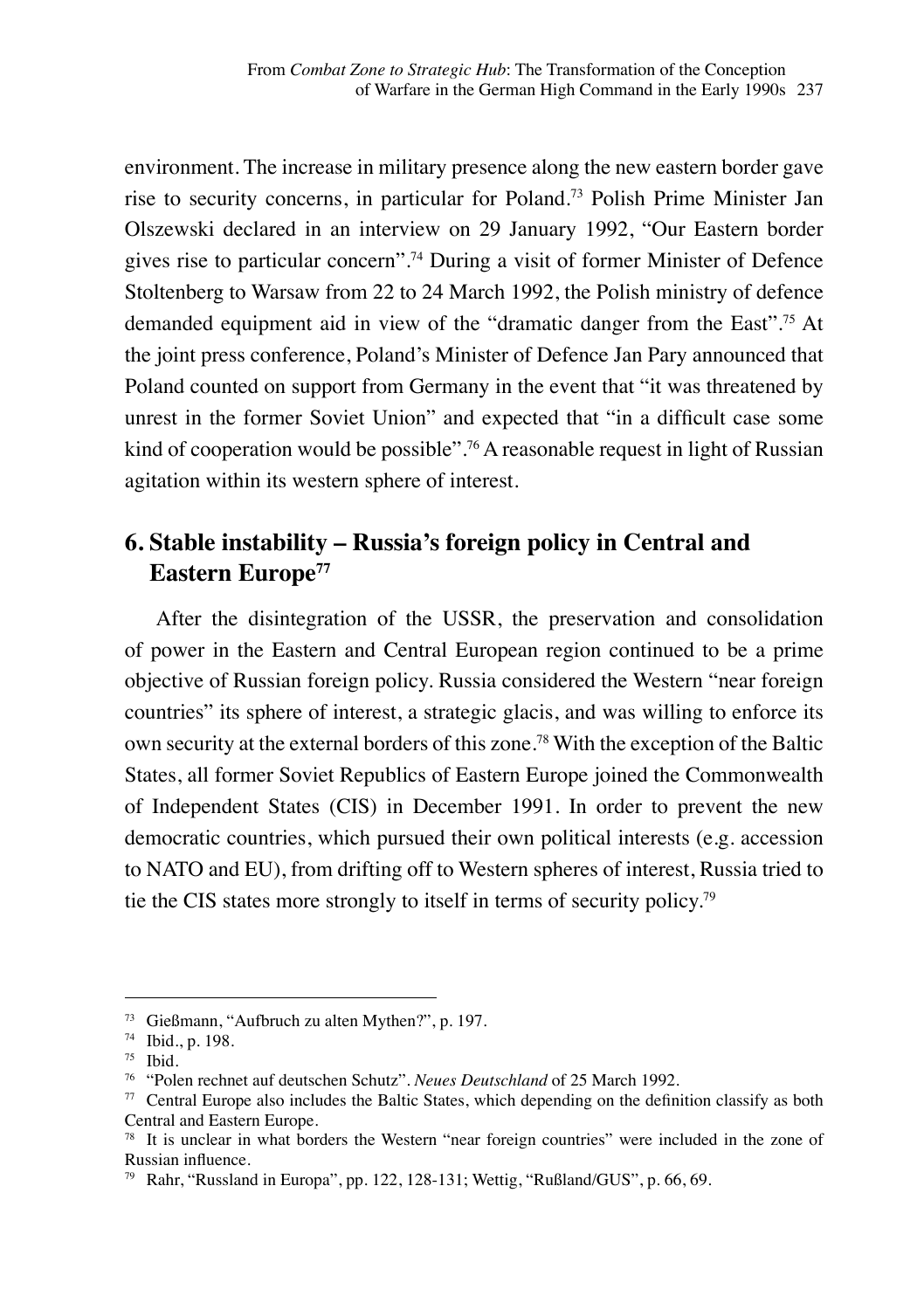The 25 million ethnic Russians<sup>80</sup> who lived as minorities on the territory of Western neighbours were another political instrument for Russia to exert foreign influence. This became an increasingly difficult domestic problem for the new states as Russia felt responsible for the security of its compatriots beyond the new borders, and tried to force regulations on these countries that would grant the Russians living abroad citizenship of the Russian Federation in addition to the respective national citizenship. As a result, Russia would feel justified to intervene in favour of its citizens in those countries at any time. President Yeltsin declared the protection of Russians abroad to be the most important task of Russian foreign policy.81 The fact that Russia had been willing to emphasise this point with military means is confirmed in an extract from the Russian daily newspaper *Izvestiya* of 5 June 1992 in which Russian Minister of Defence Pawel Grachev cautioned: "I would answer any infringement upon the honour and dignity of the Russian population in any region [...] with the most resolute measures, right up to the dispatch of armed units [...]".82 The draft of the military doctrine of May 1992, which grants the Russian armed forces the general right to intervene in order to protect the rights of minorities wherever those are infringed upon in any part of the former USSR, proves that Grachev's threat was not simple rhetoric. Although this provision was removed from later versions, the high mobility and rapid operational capability of the Russian formations were important criteria for this kind of operation as before.<sup>83</sup>

As another leverage measure to demonstrate military power and to reverse territorial losses, Russia took sides in intra-state conflicts as the example of the Transnistria conflict in the summer of 1992 shows. The interference of the Russian 14 Guards Army under the command of General Alexander Lebed in support of the Russian minority resulted in the secession of the Dniester region from Moldova. Whether Lebed acted independently or by order of Moscow is a controversial issue given that Russian commanders were often willing to act on their own.

<sup>80</sup> The number of 25 million Russians living outside Russian territory refers to the entire territory of the CIS in the early 1990s and not exclusively to Central and Eastern European states.

<sup>81</sup> Rahr, "Russland in Europa", p. 123, 131; Wettig, "Rußland/GUS", pp. 51-52.

<sup>82</sup> Cf. Holden, "Ein gespanntes Verhältnis", p. 144.

<sup>83</sup> Ibid., p. 12.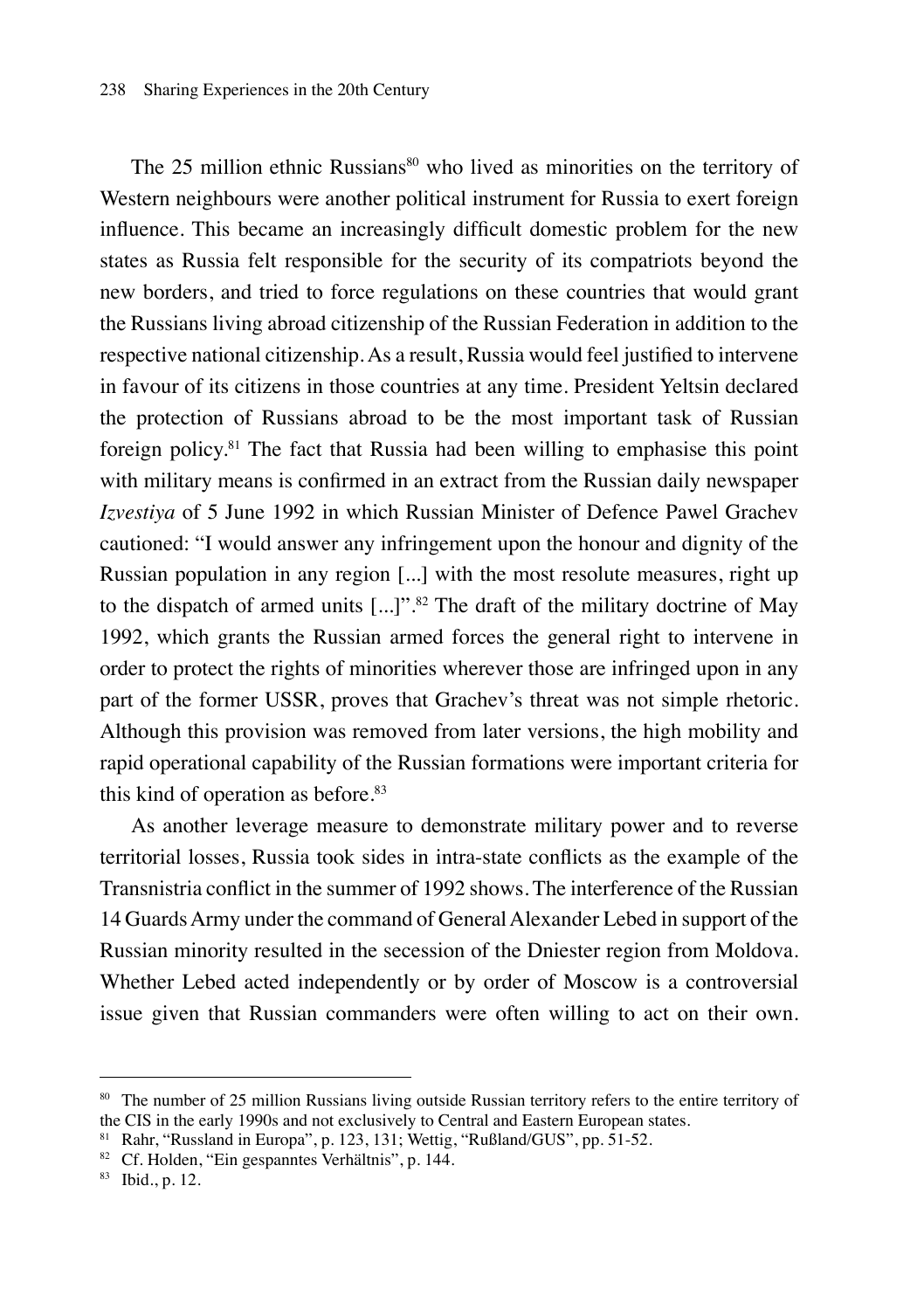Such ambiguities suited the operational concept of the Russian leadership quite well as it allowed them to use such developments in their favour or even support them while maintaining plausible deniability.<sup>84</sup> This perspective was reflected in the draft of the Russian doctrine that had been published a few weeks before Lebed's intervention and included the "protection of the rights and interests of Russian citizens or people ethnically or culturally linked to Russia even outside its borders"<sup>85</sup> among the tasks of the armed forces. The subterfuge that the troops there served as protection force for the endangered Russian minority allowed Russia to realise its own objectives. General Lebed's intervention in violation of international law prevented not only the option of a unification with Romania it also led to Moldova's re-entering CIS.<sup>86</sup>

The border disputes between Russia and its Western neighbours after the end of the USSR were equally problematic and conflict-laden. One example were the disputes between Russia and Ukraine that held significant potential for an armed conflict or for the disintegration of Ukraine. Inflamed by Russian efforts to reverse the border, there was a real danger that the population in the east and south of the country, which consisted of a majority of ethnic Russians, could fall away from Ukraine and, supported by Moscow, seek an affiliation to Russia. Secession efforts of this kind would not only have destabilised large areas of the country and shaken the state order of Ukraine but probably also triggered an armed conflict. Since Russia refused to fully recognise the borders of Ukraine, the danger continued to exist. In addition, strong political forces in Russia made claims to the Crimean Peninsula and supported local efforts for an affiliation with the "mother country". There is no doubt that the conflict with Ukraine involved another case of international destabilisation in Eastern Europe, the effects of which could not be foreseen in the early 1990s.<sup>87</sup>

The unbundling of the former Soviet armed forces was also a very delicate matter in defence policy in 1992/1993 and even thereafter. The conflict between Russia and the successor states broke out over the stationing, command and power

<sup>84</sup> Wettig, "Rußland/GUS", p. 52; Gießmann/Schlichting, "Schwierige Nachbarschaft", p. 130.

<sup>85</sup> Cf. Hagena, "Russische Streitkräfte", p. 675.

<sup>86</sup> Wettig, "Rußland/GUS"*,* p. 52.

<sup>87</sup> Wettig, "Rußland/GUS", p. 52, 56, 52; Gießmann/Schlichting, "Schwierige Nachbarschaft", p. 125.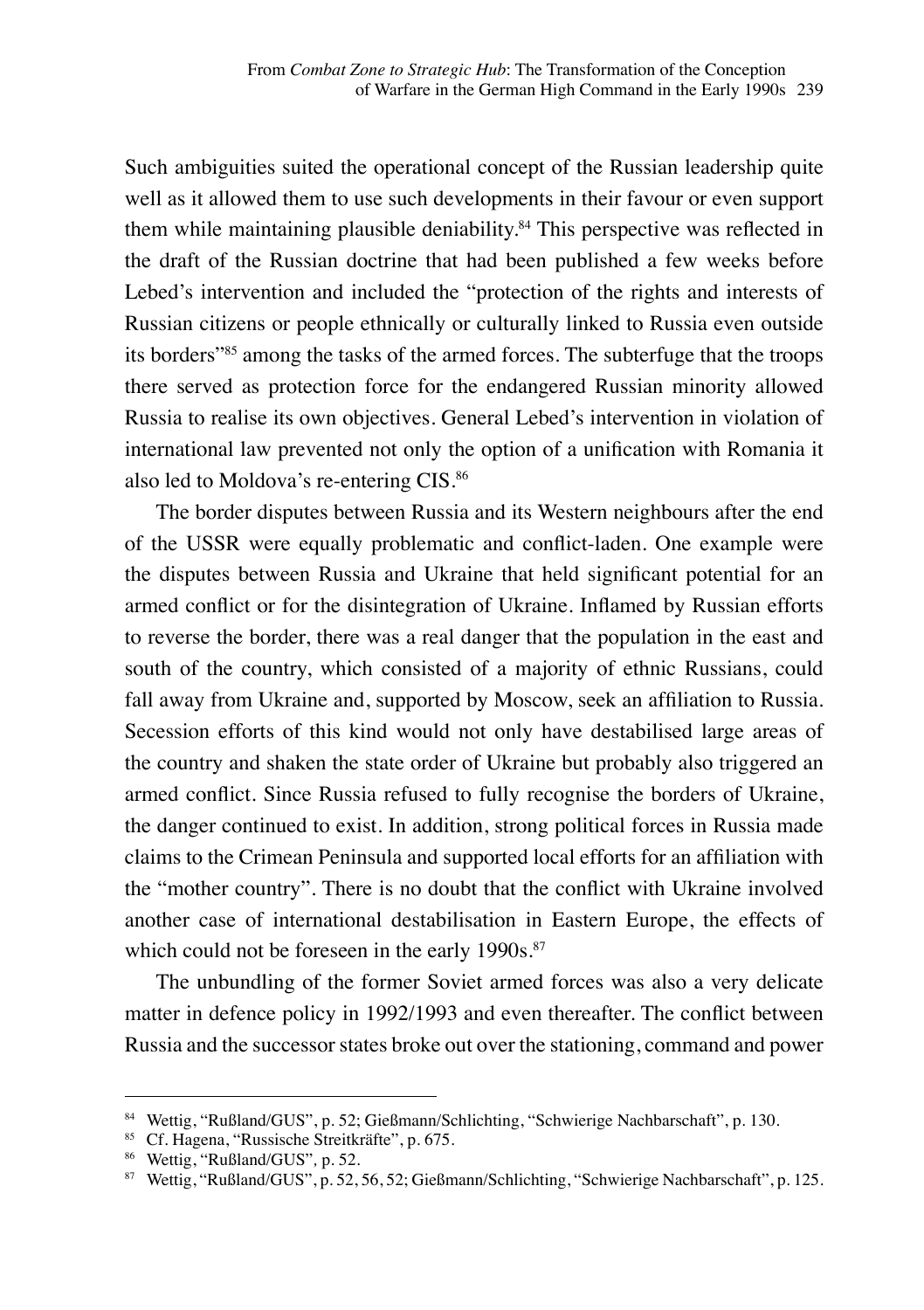of control of the strategic nuclear weapons as well as over the distribution of the conventional armed forces of the former Soviet Union.<sup>88</sup> The Russian-Ukrainian conflict over the division of the Black Sea Fleet is once again exemplary of this. Ukraine claimed a share of the ships that were not equipped with nuclear weapons. In order to defuse the conflict and prevent an escalation, both sides agreed at first in June 1992 only to put the fleet under a joint command and postponed the definite division to 1995. In the long term, Ukraine adhered to its demands.<sup>89</sup>

The disposition of the strategic nuclear weapons was just as problematic and dangerous. Their withdrawal from Ukraine and Belarus to Russian territory had originally been intended to be completed by the end of 1994. However, due to ambiguities in the founding documents of CIS, it was unclear to whom the weapon(s) belonged in the meantime. Both states pursued different courses. Belarus recognised that the nuclear weapons stationed on its territory belonged to Russia. Ukraine, however, insisted on having strategic control of the weapons stationed on its territory and used the issue of nuclear weapons to obtain loans and extensive security guarantees from both the West and Russia in the event of Russian territorial claims, extortions or an attack.<sup>90</sup>

Against the backdrop of Russian agitation and aggression, it is understandable that especially Ukraine as a new sovereign state was interested in building autonomous armed forces, and put all units stationed in the country under its command with the objective of establishing a national force after the disintegration of the Soviet Union.<sup>91</sup> In the other successor states, the build-up of national armed forces proceeded much more slowly in 1992/93. This is primarily due to the status of Russian armed forces stationed outside of Russia and their actions (Moldova and the Baltic States) within those states.<sup>92</sup>

In the early 1990s, the relations between Russia and the Baltic states of Estonia and Latvia were also marked by severe tensions. They broke out over

<sup>88</sup> *Die Sowjetunion 1953-1991*, p. 36.

<sup>89</sup> Gießmann/Schlichting, "Schwierige Nachbarschaft", p. 125; Wettig, "Rußland/GUS", p. 63; Holden, "Ein gespanntes Verhältnis", p. 142.

<sup>90</sup> Holden, "Ein gespanntes Verhältnis", p. 142.

<sup>91</sup> Ibid., p. 138; Wettig, "Rußland/GUS", p. 50; Manilow, "Nationale oder kollektive Sicherheit?"*,* pp. 91-92.

<sup>92</sup> Holden, "Ein gespanntes Verhältnis", p. 143.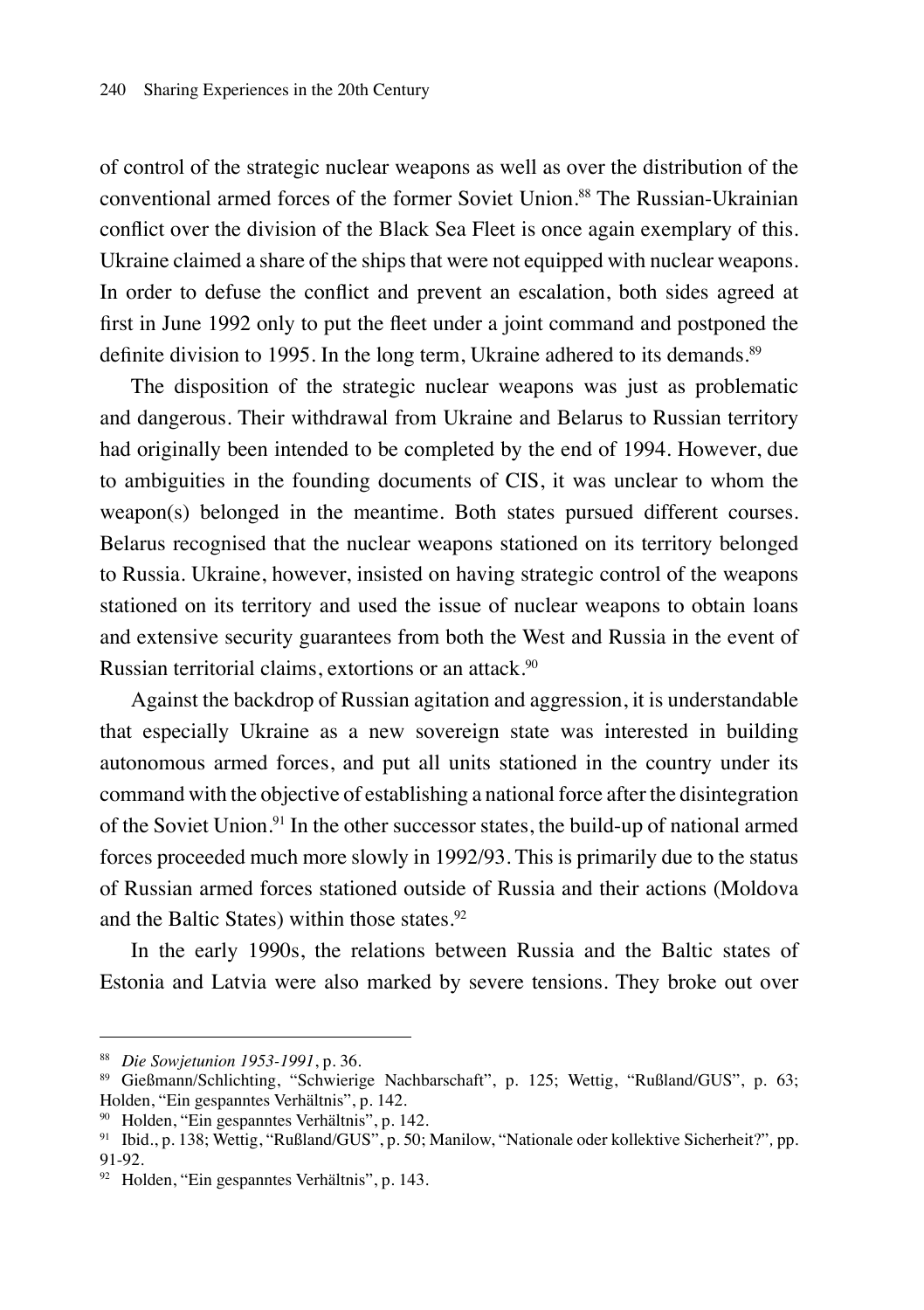border disputes and the demand for a rapid withdrawal of Russian forces, which had originally been promised to begin in December 1991; however, because of disputes with Russia, they even came to a halt for a time. In order to emphasise the situation the two governments turned to the United Nations. Unlike Lithuania, however, Estonia and Latvia did not have a binding withdrawal agreement. Russia, in turn, linked the withdrawal of its armed forces by decree to requirements for the Russian minority living there<sup>93</sup> and threatened to delay the redeployment of the troops for seven to eight years if the two states failed to meet those requirements. In addition, military activities of the Russian armed forces aggravated the conflict in the Baltic States. Alone in 1992, up to 392 violations of Latvian airspace were reported to have taken place.<sup>94</sup>

In the first half of the 1990s, Russian great-power politics at its Western border provided new challenges to the European community and as a consequence also posed risks to German security policy. Not only the young states of Central and Eastern Europe, but also the Federal Republic felt increasingly threatened by Russian great-power rhetoric, the intervention in domestic affairs of former USSR republics and the ambivalent Russian policy of intervention. The Federal Republic of Germany was very concerned about the armed conflicts on the territory of the former Soviet Union (in the Caucasus as well as in Moldova) including the use of heavy weapons. The eastward enlargement of NATO, therefore, became one of the most pressing issues in restructuring the European security architecture.<sup>95</sup>

#### **7. Germany as strategic hub for NATO**

Based on MC 317, there were two general options for the Alliance's integrated defence of the Central Region. One of these was a defence against a direct

<sup>&</sup>lt;sup>93</sup> In 1993, approximately 40 percent of the Estonian and 48 percent of the Latvian population were of different nationalities, the majority of them ethnic Russians. Gießmann/Schlichting, "Schwierige Nachbarschaft", p. 133.

<sup>94</sup> Ibid.; Gießmann, "Aufbruch zu alten Mythen?"*,* pp. 201-202; Cf. Range, "Hansische Hoffnungen", pp. 63-64, 66-67.

 $^{95}$  Rahr, Alexander, "Russland in Europa", p. 129; Presse- und Informationsamt der Bundesregierung: Bulletin Nr. 83, p. 806; BArch-MA, BH 7-2/ 1306, Annex B to Fü H VI 2 Az 09-10-80 of 02.12.1991, Fü S III 2/ Fü S III 1, Militärpolitische und -strategische Vorgaben und konzeptionelle Folgerungen für die Bundeswehr, 21.11.1991, pp. 6-7.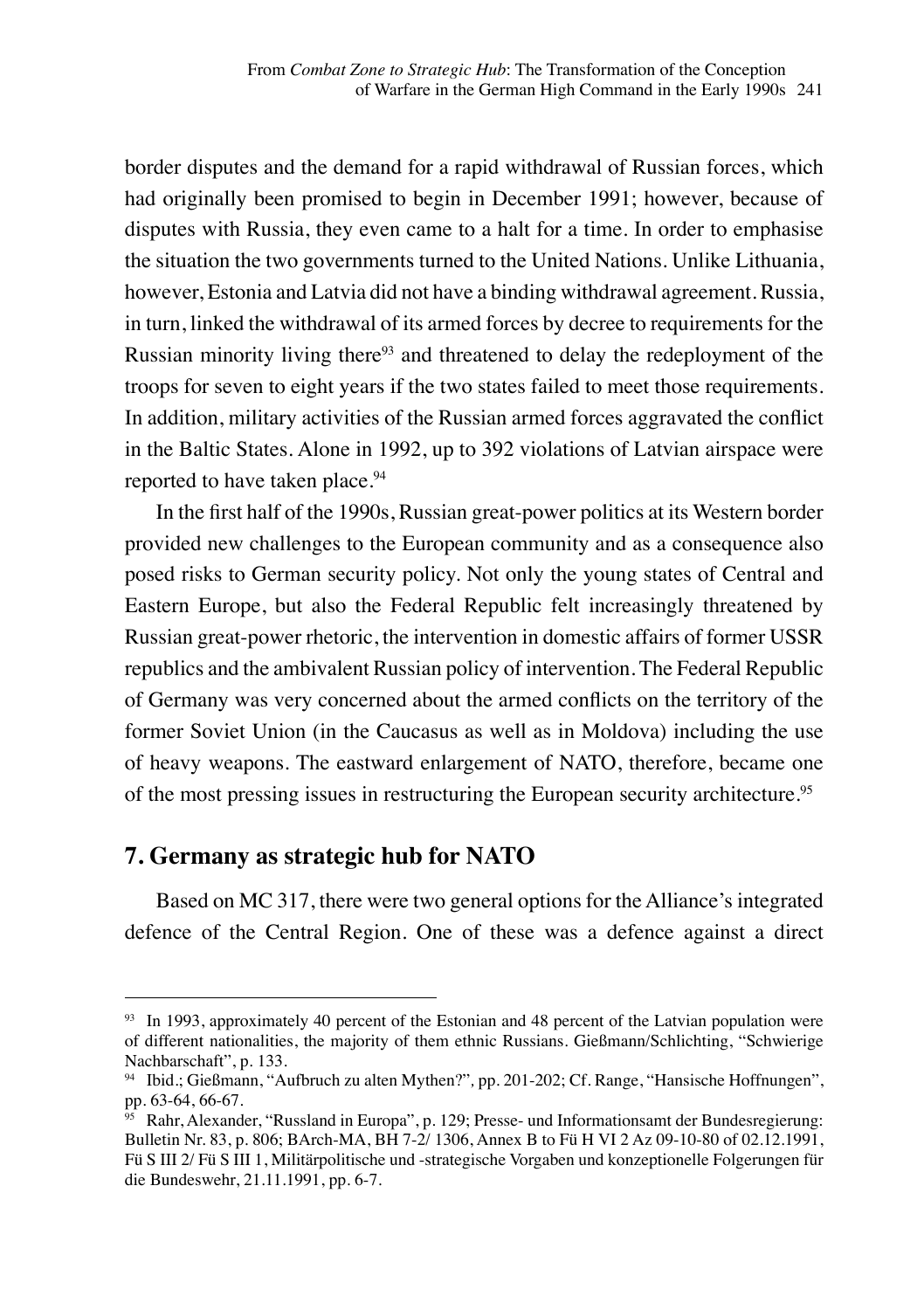strategic attack and all-out war against German territory—with Germany as the "combat zone". Depending on geographic factors, this would require ten divisions both north and south of the Thuringian Forest as well as another five to ten as operational reserves. Thus depending on the point of main effort of the hostile attack, up to 30 divisions would be employed in mobile warfare.<sup>96</sup>

The defence of Germany would (only?) be necessary however in the event of a strategic seizure of land with high war intensity. In view of the changed security situation, the Bundeswehr leadership estimated in the summer of 1992 that the risk of a military aggression against the Central Region no longer existed for the time being.<sup>97</sup> An operation was only feasible after an advanced warning time, estimated to be probably more than one year.<sup>98</sup> The stabilisation of the strategic environment, however, remained an unresolved issue<sup>99</sup> until deep into the 1990s; and this was accompanied by the latent danger of an aggression directed against the Central East European states. In the opinion of the Chief of Staff, Bundeswehr Naumann, the Russian highly mobile response force of 100,000 troops, which could be ready within seven days and was well suited for operations in the bordering Russian Federation, was a direct, albeit not acute, risk for Europe.<sup>100</sup>

For ensuring comprehensive defence capabilities of Central Europe, the second quite realistic option of MC 317 considered the request of the eastern neighbouring Visegrád states to include their defence into the Alliance. Although under these conditions, Germany would not have become the primary target of combat actions, as *strategic hub* it would have made a significant contribution to the deployment and transit of the mass of the allied armed forces as well as to their supply through wartime host nation support and host nation support. Military movement control, water crossing, transportation, ensuring freedom

<sup>96</sup> BArch-MA, BH 1/27987, Annex 1 to Fü H VI 2, Ableitung des V-Umfangs des Heeres, 25.11.1993, p. 2, 10-11; BArch-MA, BH 1/27987, Fü H III 1, LVE InspH "Reduzierung V-Umfang Heer" on 06 December 1993, Reduzierung V-Umfang aus militärpolitischer Sicht, 30.11.1993, p. 7.

 $97$  BArch-MA, BW 2/28203, Fü S VI 3, Az 09-10-00, Konzeptioneller Grundkurs (Entwurf), 30.06.1992, p. 6.

<sup>98</sup> BArch-MA, BM 1/15804, Fü S VI 3, Az 09-10-10, Planungsleitlinie 1994 für die Erstellung der Planungsvorschläge und des Bundeswehrplans 1994, 17.09.1992, p. 17; BArch-MA, BW 2/28202, Fü S V 1, Az 32-12-00, Unterrichtung MFR durch StAL Fü S V, 09.09.1992, p. 1.

<sup>99</sup> BArch-MA, BH 1/27987, Annex 1 to Fü H VI 2, Ableitung des V-Umfangs des Heeres, 25.11.1993, p. 2.

<sup>100</sup> "Planerisch nicht mehr zu steuern". *Rheinischer Merkur* of 02 July 1993.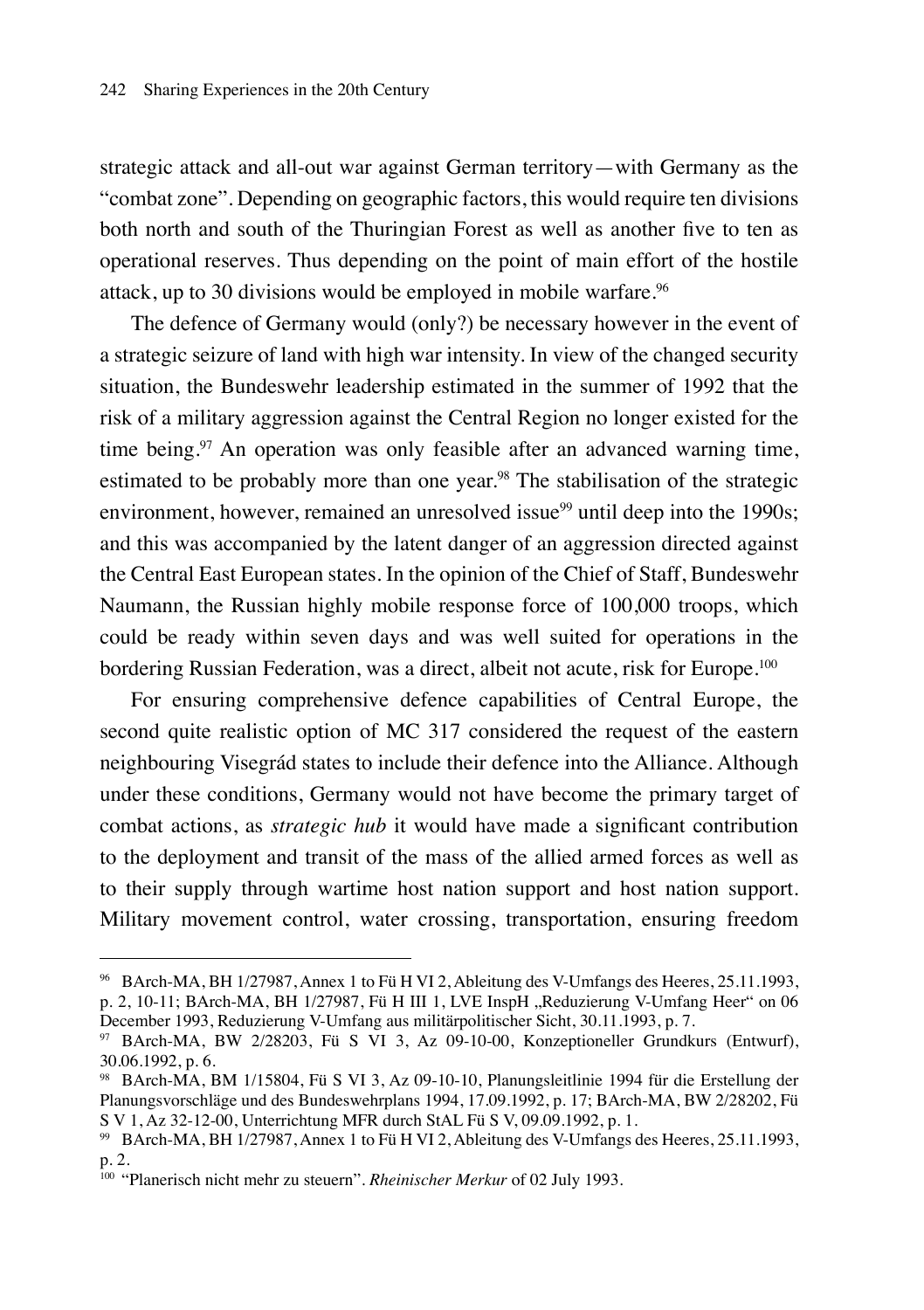of operation and protection were other tasks in providing support for the allies. At the same time, far-reaching territorial tasks under national command like maintaining freedom of operations, area and object protection, protection of rear areas, sensitive installations and means of communication, military police tasks and wartime deployment would have to be ensured.<sup>101</sup>

In the opinion of the then Chief of Staff, Army, Lieutenant General Helge Hansen, in late 1993 the Russian Federation had basically three options: 1. stability through balance of the armed services; 2. capability of operational action against its neighbours—an *operational option*; as well as 3. capability of land seizure in a strategic framework—a *strategic option*. The Russian armed forces were incapable of a strategic seizure of land given the situation at the time.<sup>102</sup> The risk assessment of Armed Forces Staff Division II of November 1993 also confirms that Russia commanded armed forces that were capable only of "limited options against all immediate neighbours and neighbouring regions".103 In their opinion, offensive options of strategic dimensions would only be available to Russia after a new build-up of relevant groupings of forces. This process would take several years and require resources that were not available.104 According to General Hansen, the most probable option of Russian action was the operational option. In his opinion, in this case it was necessary to have a defence structure in place for the build-up of armed forces which was adequate to contemporary and future threats and would offer enough time for reconstitution in the most

<sup>101</sup> BArch-MA, BH 1/27987, Annex 1 to Fü H VI 2, Ableitung des V-Umfangs des Heeres, 25.11.1993, p. 2, 4, 11-12; BArch-MA, BH 1/27987, Fü H III 1, LVE InspH "Reduzierung V-Umfang Heer" on 06 December 1993, Reduzierung V-Umfang aus militärpolitischer Sicht, 30.11.1993, p. 7; BArch-MA, BH 1/27987, Fü H III 3, Ableitung des V-Umfanges, Erarbeitung konzeptioneller Überlegungen, 02.12.1993, p. 2; BArch-MA, BH 1/27987, Annex 2 to Fü H III 3, Eintrittswahrscheinlichkeit bestimmter Lagen, 02.12.1993, p. 1; BArch-MA, BH 1/28328, Fü H III 3, Az 10-28-00, Wahrnehmung nationaler Aufgaben im Heer, Informationsveranstaltung KdoBeh/Stäbe on 08. September 1993, 31.09.1993, p. 2.

<sup>102</sup> BArch-MA, BH 1/27987, Fü H VI 3, Az 09-10-00, Durch InspH gebilligtes Protokoll des LVE V-Umfang am 06.12.1993, Reduzierung V-Umfang Heer in der Heeresstruktur 5 (N), 23.12.1993, p. 3.  $103$  Cf. BArch-MA, BH 1/27987, Fü H III 1, LVE InspH "Reduzierung V-Umfang Heer" on 06 December 1993, Reduzierung V-Umfang aus militärpolitischer Sicht, 30.11.1993, p. 8.

<sup>&</sup>lt;sup>104</sup> BArch-MA, BH 1/27987, Fü H III 1, LVE InspH, Reduzierung V-Umfang Heer" on 06 December 1993, Reduzierung V-Umfang aus militärpolitischer Sicht, 30.11.1993, p. 8; BArch-MA, BH 1/27987, Fü H III 2, Ableitung des V-Umfanges, 05.12.1993, p. 2.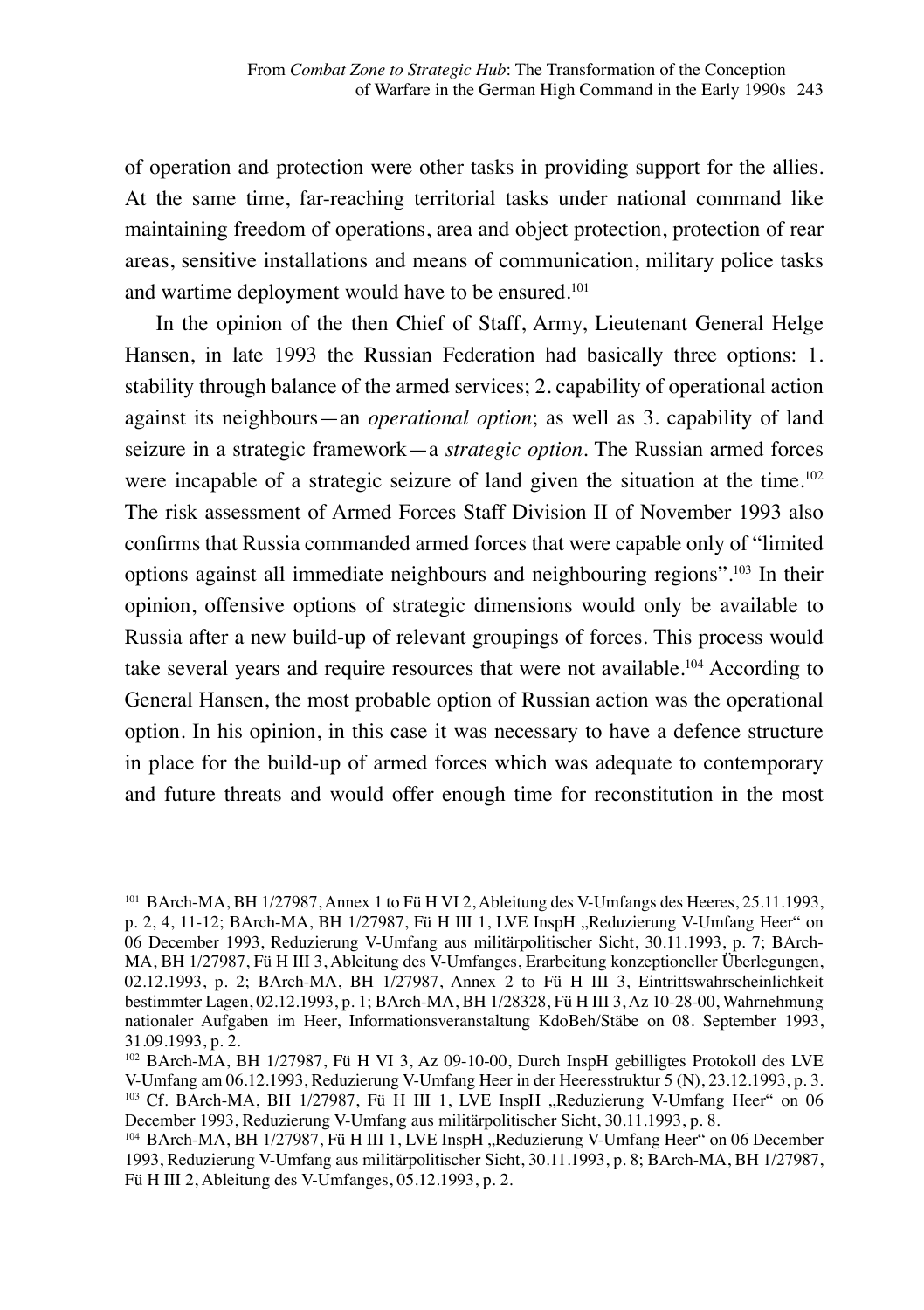dangerous event, the development from the operational to the strategic option.<sup>105</sup>

Due to this the crucial tasks for the German army were the obligatory task of protecting the territorial integrity of the State (or restoring national sovereignty), as well as contributing to the Alliance defence of the Central Region with operational forces that could be employed outside the territory of the Federal Republic of Germany and, in the event of a Russian aggression against its neighbours (operational option) to serve as deployment area of the allies including support tasks in the point of main effort.106 Armed Forces Staff Division II also concludes that the contemporary national defence was able to restrict itself primarily to securing the "strategic hub Germany" because currently and in the coming years it did not envisage a "strategic offensive capability of the Russian armed forces which threatens German territory".<sup>107</sup>

In the event of Germany as a rear area of operation, Army Staff Division III rated the deployment of the 25 to 30 divisions via the poor infrastructure, in particular in the new eastern federal states, and possibly the few Oder River crossings as critical. Since a simultaneous deployment of all divisions was impossible, the coordination of the deploying formations constituted a challenge that was not to be underestimated. A densely occupied rear area would therefore be of considerable military interest to an opponent and would probably have to be protected against hostile attacks from the air with missiles as well as on the ground against command operations or terrorist harassing actions. Should all eight German divisions become involved in an extended national defence operation, the limited forces of the military district commands would have been left as the only operational army forces available to repel air and naval landings to protect German territory.108

<sup>105</sup> BArch-MA, BH 1/27987, Fü H VI 3, Az 09-10-00, Durch InspH gebilligtes Protokoll des LVE V-Umfang on 06 December 1993, Reduzierung V-Umfang Heer in der Heeresstruktur 5 (N), 23.12.1993, p. 3.

<sup>&</sup>lt;sup>106</sup> BArch-MA, BH 1/27987, Fü H III 1, LVE InspH ..Reduzierung V-Umfang Heer" on 06 December 1993, Reduzierung V-Umfang aus militärpolitischer Sicht, 30.11.1993, p. 8.

<sup>107</sup> BArch-MA, BH 1/27987, Fü H III 2, Ableitung des V-Umfanges, 05.12.1993, p. 2; BArch-MA, BH 1/27987, Fü H III 1, LVE InspH "Reduzierung V-Umfang Heer" on 06 December 1993, Reduzierung V-Umfang aus militärpolitischer Sicht, 30.11.1993, p. 8; BArch-MA, BH 1/27987, Annex 1 to Fü H III 3, Eintrittswahrscheinlichkeit bestimmter Lagen, 02.12.1993, p. 2.

<sup>108</sup> BArch-MA, BH 1/27987, Fü H III 3, Ableitung des V-Umfanges, Erarbeitung konzeptioneller Überlegungen, 02.12.1993, p. 3, 5.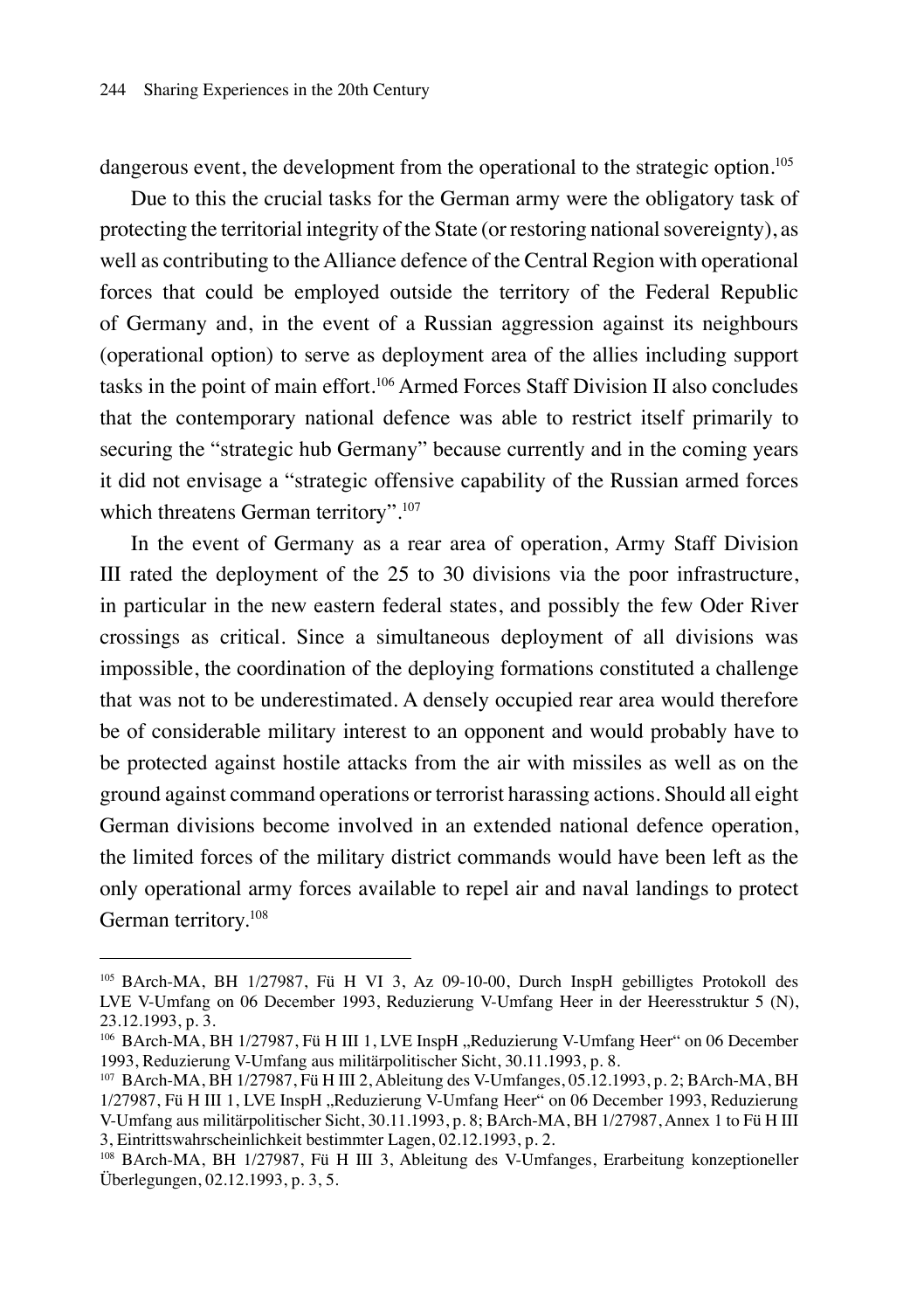Due to an improved overall security situation in Europe, the extent of MC 317 was once again reviewed in late 1993. The adapted MC 317 "ACE Force Structure Review" provided for just 30 to 35 divisions for the defence of the Central Region after 1995. The territory of the Federal Republic continued to be vital as a strategic hub for NATO.<sup>109</sup>

#### **8. Conclusions**

With the dissolution of the Warsaw Pact and the ongoing withdrawal of the occupying forces from Central Europe, the strategic and operational options gradually disappeared. Since mid-1992, the remaining Russian troops no longer posed an existential threat to German security. Outside the range of a strategic seizure of land, Germany was no longer considered as a combat zone. New risks in the strategic environment emerged in connection with the hegemonic ambitions of Russia within its western sphere of influence; the implications for security policy continue to be relevant to this day. In some circumstances, NATO might have been drawn into the defence of the eastern glacis as early as in the 1990s. In such an event, Germany would have acted as a strategic hub for the deployment of the Alliance. This can be regarded as the point of intersection with the current security policy.

During the panel discussion on 1 July, the participants discussed to what degree the operational thinking and self-image of the Bundeswehr of the 1980s differ from those of today. The Chief of the Army indicated clear divergences.<sup>110</sup> Looking at the threat situation in the early 1990s, it turns out that this view of war has considerably more strategic parallels. The operational factors of forces, space and time are comparable as well.

This paper is intended to encourage a stronger inclusion of the conceptualization of war of the Bundeswehr of the 1990s into the considerations of alliance defence. It is not the analysis of "contained" operations of a static defence close to the

<sup>109</sup> BArch-MA, BH 1/27987, Annex 1 to Fü H VI 2, Ableitung des V-Umfangs des Heeres, 25.11.1993, pp. 12-14.

<sup>110</sup> BMVg, Mediathek, Gespräche am Ehrenmal am 01 Jul 2021, Audio lecture by Lieutenant General Alfons Mais. URL: <https://www.bmvg.de/de/mediathek/audio-vortrag-von-generalleutnant-alfonsmais-5104158> (last accessed on 13 July 2021).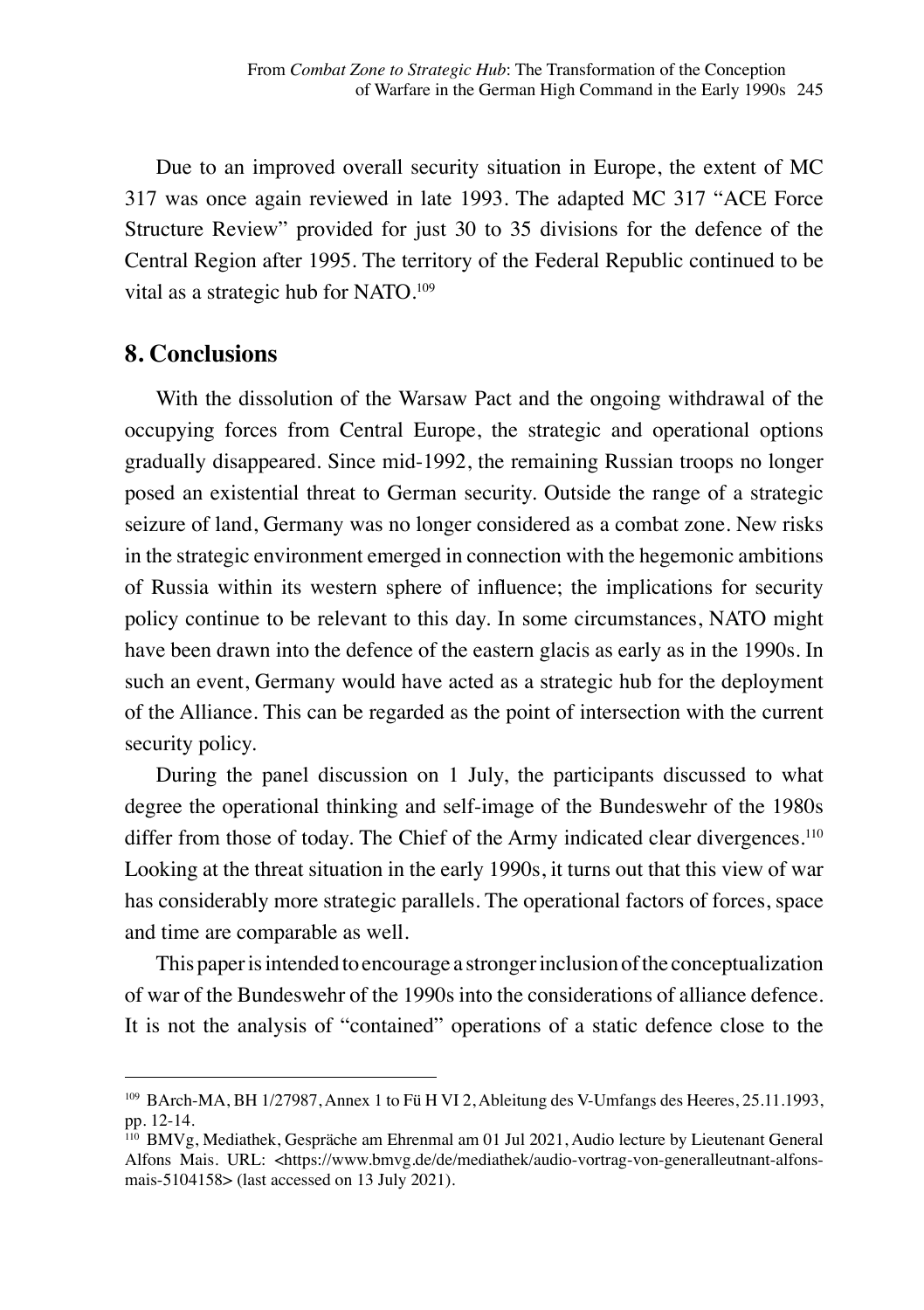border of the 1980s but the idea of freedom of operation in the concept of area defence with counter concentration of the 1990s that give impetus to the conduct of operations of today. So far, an academic reappraisal of the topic from a historian's perspective has yet to be made.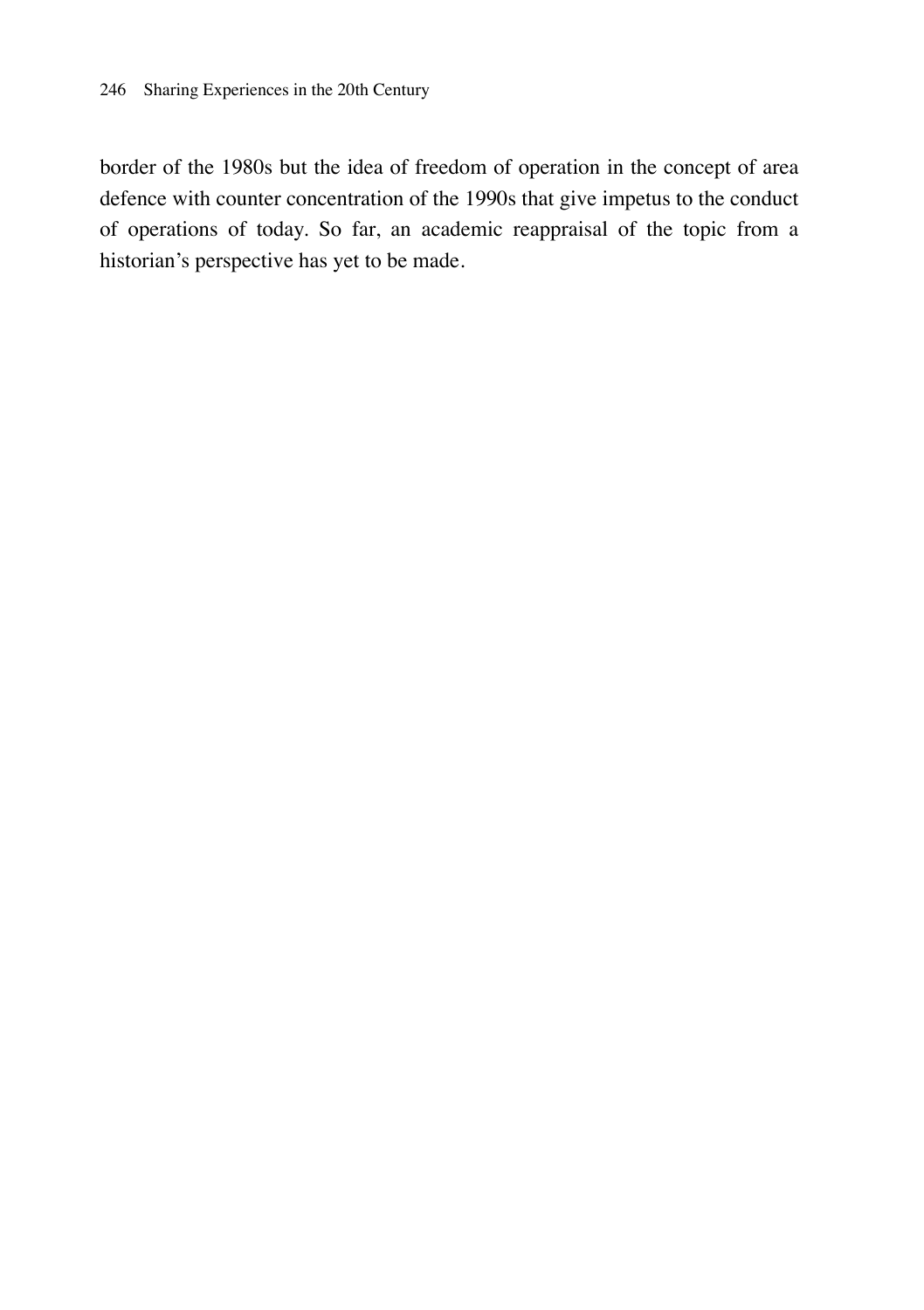### **References**

- *Aussenpolitik der Bundesrepublik Deutschland. Dokumente von 1949 bis 1994*. Issued on the occasion of the 125th anniversary of the German Foreign Office, Cologne 1995
- Bange, Oliver, *Sicherheit und Staat. Die Bündnis- und Militärpolitik der DDR im internationalen Kontext 1969 bis 1990*, edited by Zentrum für Militärgeschichte und Sozialwissenschaften der Bundeswehr, Berlin 2017 (= Militärgeschichte der DDR, 25)
- BMVg, Mediathek, Gespräche am Ehrenmal am 01 Jul 2021, Audio lecture by Lieutenant General Alfons Mais. URL: <https://www.bmvg.de/de/mediathek/ audio-vortrag-von-generalleutnant-alfons-mais-5104158> (last accessed on 13 July 2021)
- BMVg, Verteidigungspolitische Richtlinien für den Geschäftsbereich des Bundesministers der Verteidigung (VPR 1992) (Defence Policy Guidelines for the Area of Responsibility of the Federal Minister of Defence) Edited by FMOD, Bonn 26 Nov 1992
- Bürgener, Axel, "GDP ade Gedanken zur operativen Neuorientierung des Heeres". In: *Truppenpraxis 1/1991*, pp. 38-41
	- "Der Tag an dem die Sowjets Polen verließen". *Deutsche Welle* of 17 Sep 2018. ULR: <https://www.dw.com/de/der-tag-an-dem-die-sowjets-polenverlie%C3%9Fen/a-45516569> (last accessed on 09 July 2021)

*Die Sowjetunion 1953-1991.* Information zur politischen Bildung, Nr. 236

Foertsch, Hartmut, "Der Abzug der russischen Streitkräfte aus Deutschland" In: *Vom Kalten Krieg zur deutschen Einheit. Analysen und Zeitzeugenberichte zur deutschen Militärgeschichte 1945 bis 1995*, edited by Militärgeschichtliches Forschungsamt, Munich 1995, pp. 463-471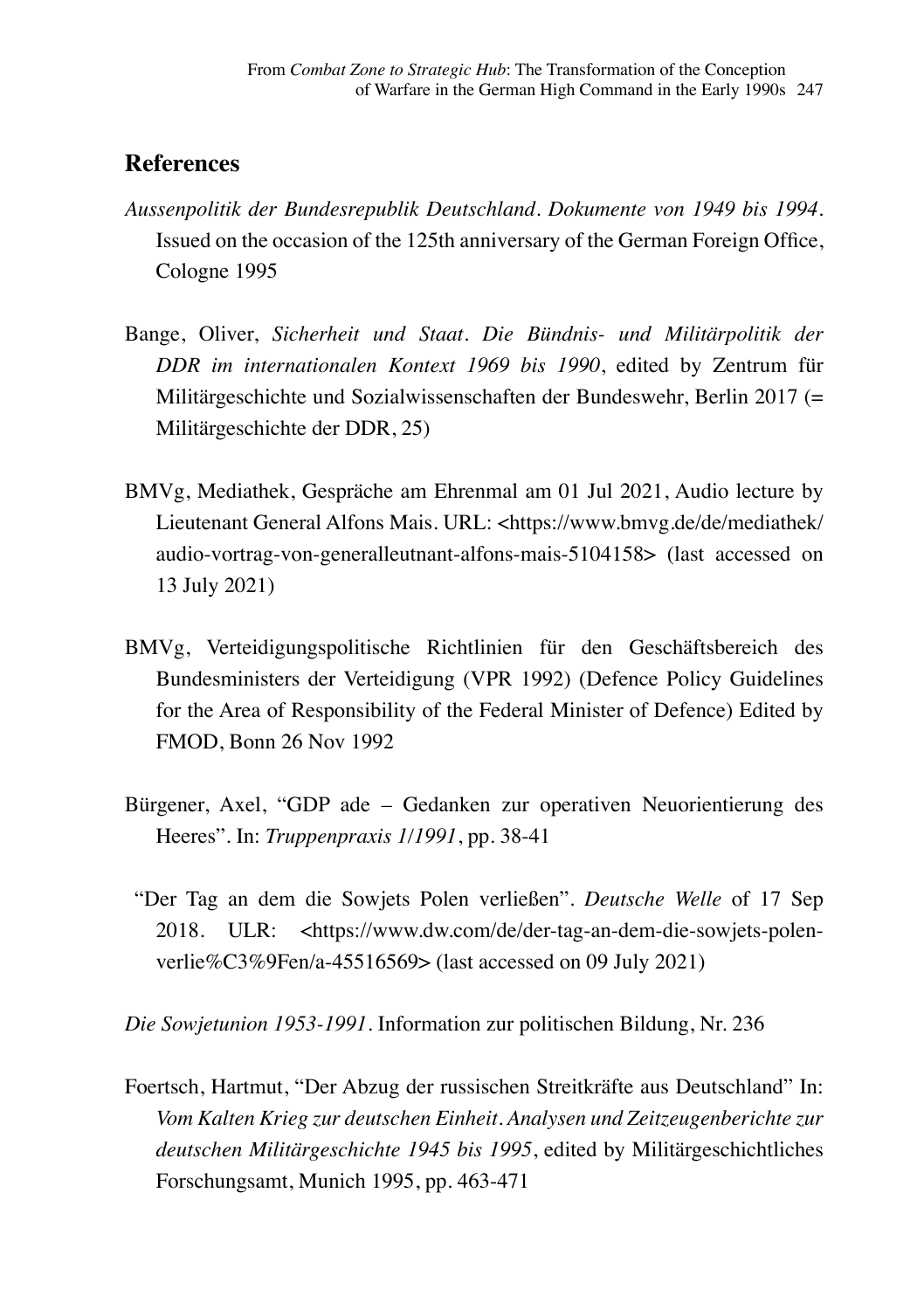- Gießmann, Hans-Joachim, "Aufbruch zu alten Mythen? Sicherheitspolitik in Mittel-Osteuropa". In: *Friedensgutachten 1992*, edited by Reinhard Mutz, Gert Krell and Heinz Wismann, Hamburg, Münster 1992, pp. 196-206
- Gießmann, Hans-Joachim and Ursel Schlichting, "Schwierige Nachbarschaft: Politische Entwicklungen und Nationalitätenkonflikte in der GUS und Mittel-Osteuropa". In: *Friedensgutachten 1993*. Edited by Gert Krell, Friedhelm Solms and Reinhard Mutz, Hamburg, Münster 1993, pp. 123-137
- Gunold, Sascha, "Bilder vom sowjetischen Nuklearwaffenlager in Halle/Saale". In: *ZMG* 01/2018, p. 28
- Gunold, Sascha, "Schüsse in Altengrabow 1991. Sowjetische Wachposten beschießen Bundeswehrsoldaten". In: *ZMG* 02/2017, pp. 14-17
- Hagena, Hermann, "Russische Streitkräfte zwischen Agonie und Neuaufbau. Die Suche nach einer neuen Konzeption". In: *Europäische Sicherheit* 12/1992, pp. 674-677
- Hammerich, Helmut, "Die geplante Verteidigung der bayrischen Alpen im Kalten Krieg". In: *Die Alpen im Kalten Krieg. Historischer Raum, Strategie und Sicherheitspolitik*. In cooperation between Landesverteidigungsakademie Wien and Militärgeschichtliches Forschungsamt, Potsdam, edited by Dieter Krüger and Felix Schneider, Munich 2012 (= Beiträge zur Militärgeschichte, 71), pp. 252-260
- Hoffmann, Hans-Albert and Siegfried Stoff, *Sowjetische Truppen in Deutschland. Ihr Hauptquartier in Wünsdorf 1945-1994. Geschichte, Faken, Hintergründe*, 2nd expanded edition, Berlin 2017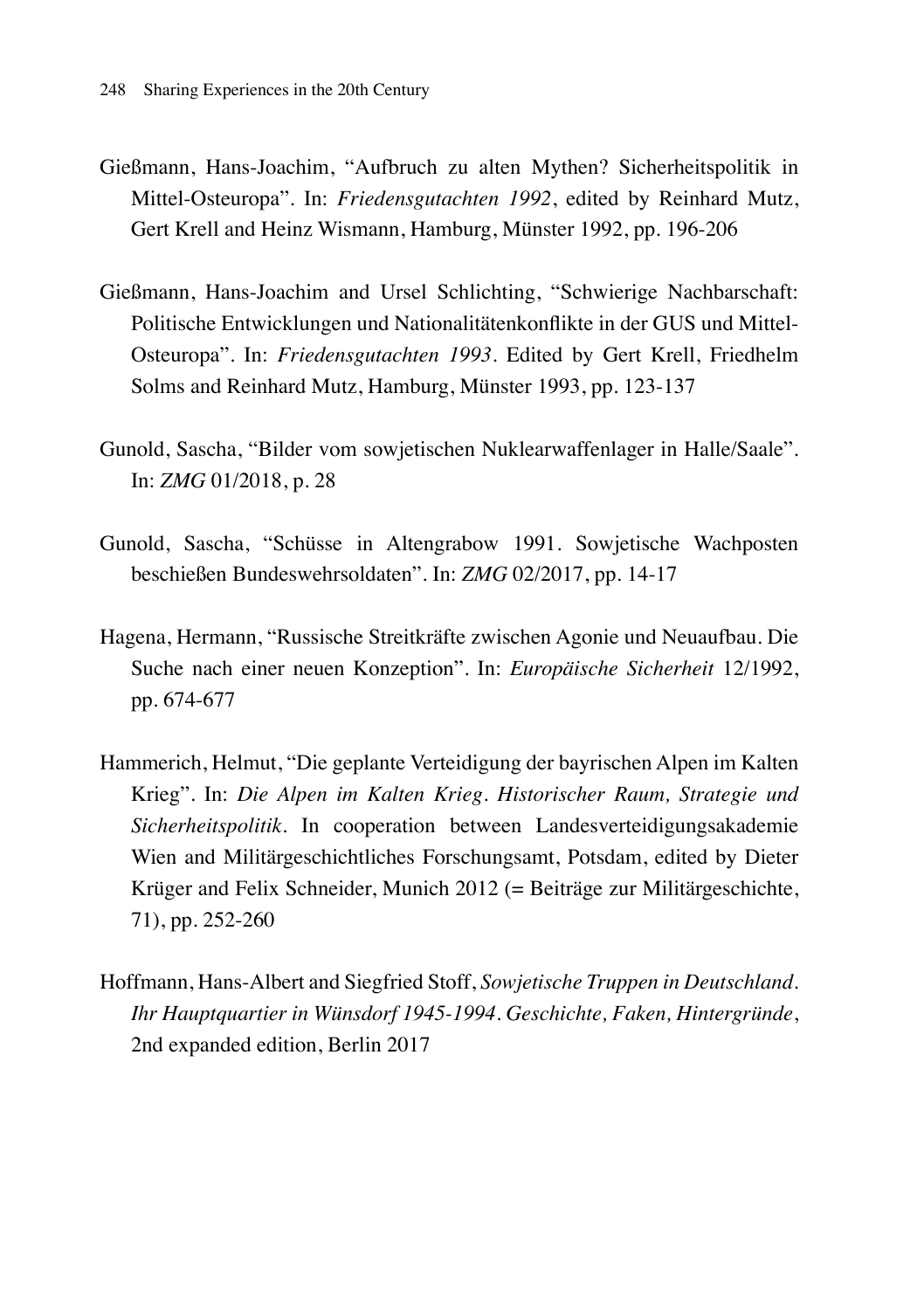- Holden, Gerald, "Ein gespanntes Verhältnis: Die Entwicklung der Beziehungen zwischen Politik und Militär in Rußland". In: *Friedensgutachten 1993*. Edited by Gert Krell, Friedhelm Solms and Reinhard Mutz, Hamburg, Münster 1993, pp. 138-149
- Jarowinsky, Hanna, Penal discussion: Bundeswehr muss wieder "kaltstartfähig" werden, 08 July 2021. URL: <https://www.bmvg.de/de/aktuelles/ podiumsdebatte-bundeswehr-muss-wieder-kaltstartfaehig-werden-5103566> (last accessed on 13 July 2021)
- Klein, Friedhelm, "Dokumentation des Zeitzeugenforums "Deutsche Einheit und europäische Sicherheit – das Ende der NVA und die ,Armee der Einheit'. Militärhistoriker und Zeitzeugen im Gespräch". In: *Armee ohne Zukunft. Das Ende der NVA und die deutsche Einheit. Zeitzeugenberichte und Dokumente.* On behalf of Militärgeschichtliches Forschungsamt edited by Hans Ehlert with cooperation from Hans-Joachim Beth, Berlin 2002 (=Militärgeschichte der DDR, 3)
- Krohn, Axel, *Eine neue Sicherheitspolitik für den Ostseeraum. Perspektiven regionaler Rüstungskontrolle und Zusammenarbeit*, Opladen 1993 (= Kieler Beiträge zur Politik und Sozialwissenschaft, 7)
- Manilow, Waleri, "Nationale oder kollektive Sicherheit? Armeen der GUS formieren sich für das Jahr 2000". In: *IFDT* 6/1993, pp. 86-95
- Meiers, Franz-Joseph, *Zu neuen Ufern? Die Deutsche Sicherheits- und Verteidigungspolitik in einer Welt des Wandels 1990-2000*, Paderborn [et al] 2006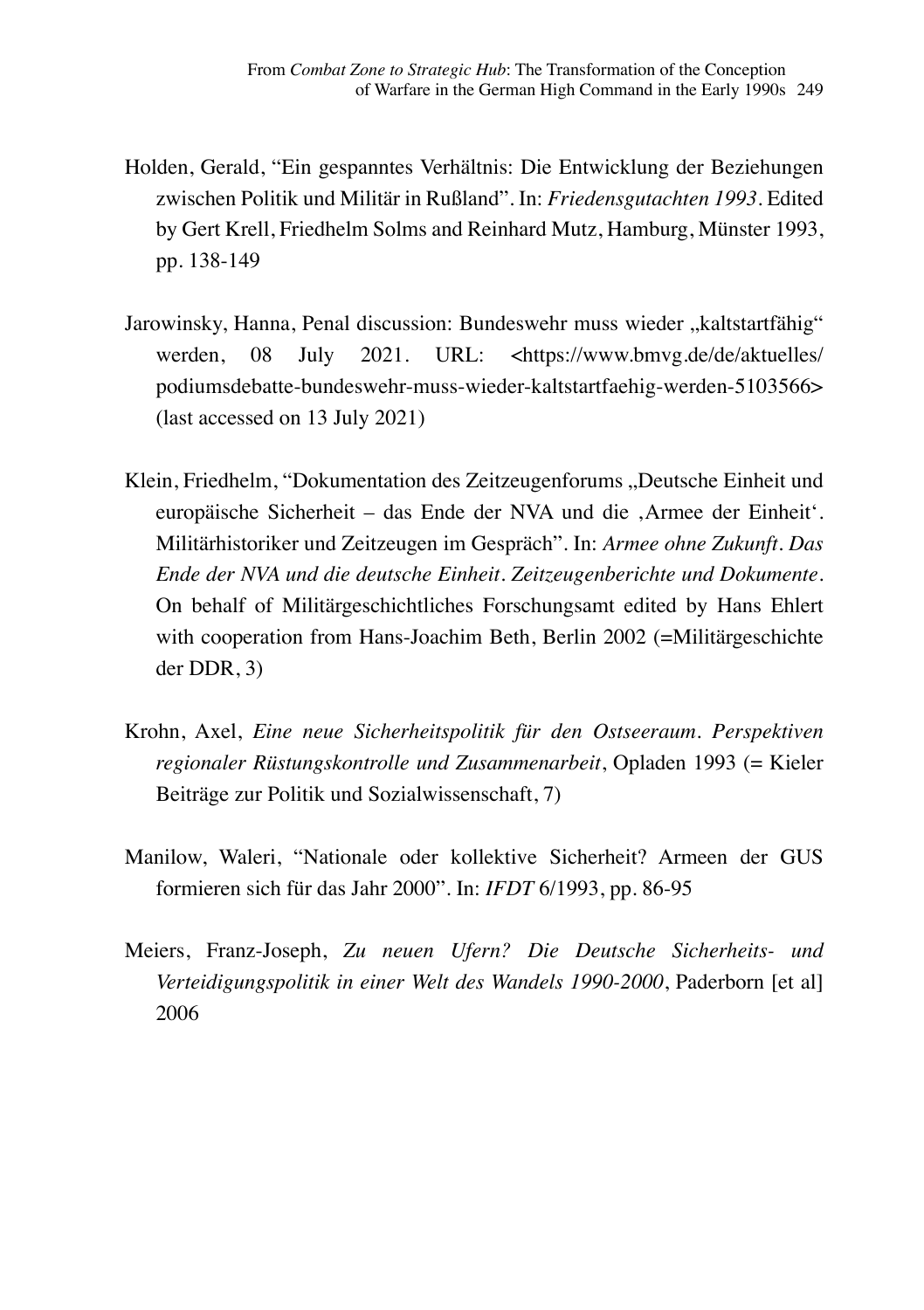- Millotat, Christian, "Die operative Dimension im erweiterten Aufgabenspektrum. Operative Überlegungen für das deutsche Heer in der gegenwärtigen Sicherheitslage". In: Schössler, Dietmar (ed.): *Die Entwicklung des Strategieund Operationsbegriffs seit Clausewitz. Militärisch-wissenschaftliches Colloquium der Clausewitz-Gesellschaft e.V. am 6. und 7. April 1995 in Dresden*, Neubiberg 1997 (= Beiträge zur Sicherheitspolitik und Strategieforschung, 4), pp. 98-125
- Panian, Reinhard, "Sie gehen als Freunde. Der Abzug der Westgruppe der Truppen (WGT) aus Deutschland – Eine Bilanz zur Halbzeit". In: *Truppenpraxis* 03/1993, pp. 323-326
- Pejčoch, Ivo, "Kernwaffenträger in der tschechoslowakischen Armee". In: *Zwischen Bündnistreue und staatlichen Eigeninteressen. Die Streitkräfte der ČSSR 1968 bis 1990*. On behalf of Zentrum für Militärgeschichte und Sozialwissenschaften der Bundeswehr edited by Oliver Bange, Potsdam 2016 (= Potsdamer Schriften des Zentrums für Militärgeschichte und Sozialwissenschaften der Bundeswehr, 26), pp. 151-163

"Planerisch nicht mehr zu steuern". *Rheinischer Merkur* of 02 July 1993

"Polen rechnet auf deutschen Schutz". *Neues Deutschland* of 25 March 1992. URL: <https://www.neues-deutschland.de/artikel/350959.polen-rechnet-aufdeutschen-schutz.html> (last accessed on 09 July 2021)

Presse- und Informationsamt der Bundesregierung: Bulletin Nr. 83, 23 July 1992

- Range, Clemens, "Hansische Hoffnungen. Neuorientierung der baltischen Staaten". In: *IFDT* 2/1993, pp. 61-67
- Range, Clemens, "Neue Töne von der Moldau, Die Verteidigungspolitik der CSFR". In: *IFDT* 7/1992, pp. 38-43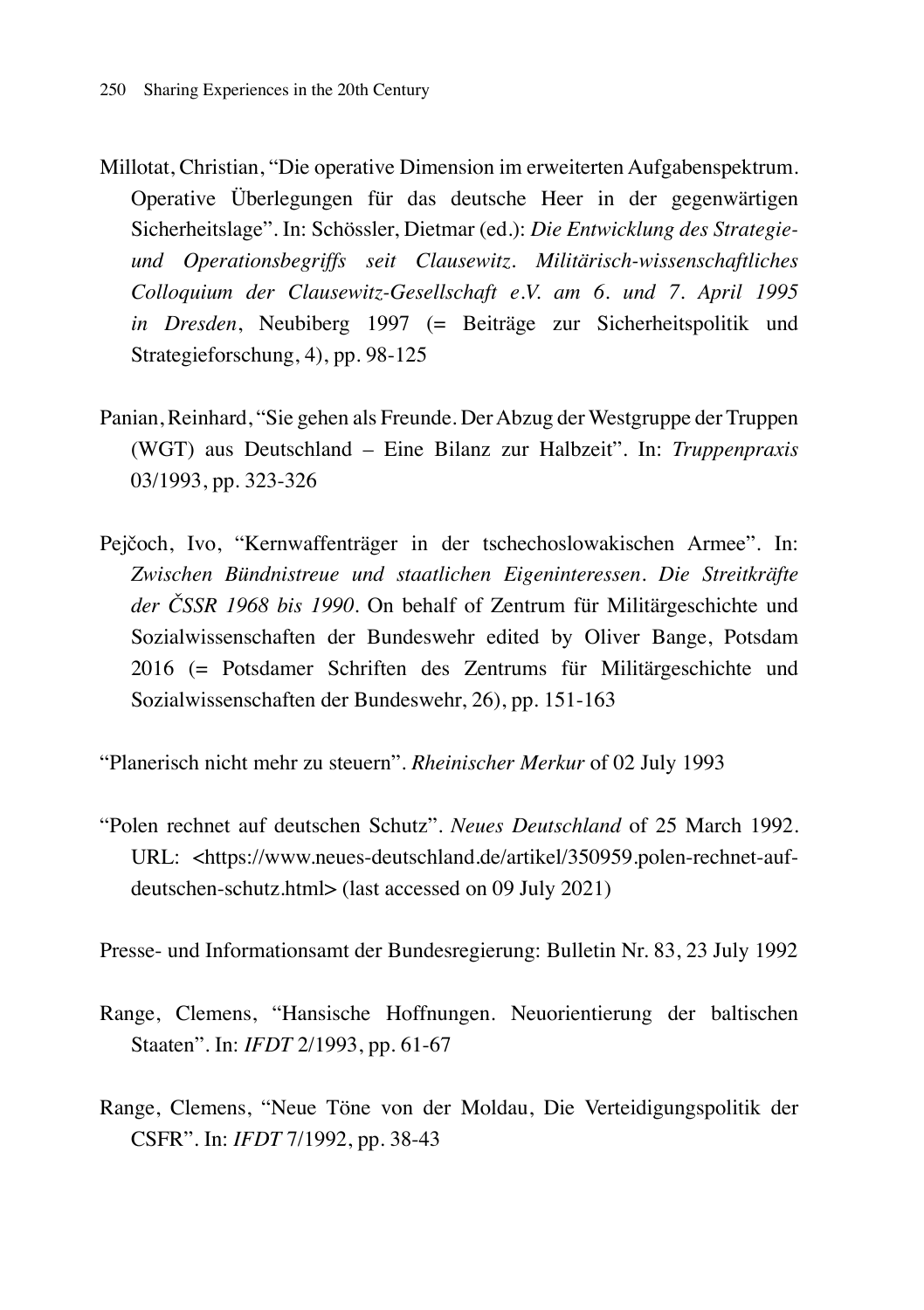- Range, Clemens, "Zwischen Memel und Masuren. Ungewisse Zukunft für das nördliche Ostpreußen". In: *IFDT* 6/1993, pp. 104-109
- Rahr, Alexander, "Russland in Europa". In: *Deutschlands neue Außenpolitik*, vol 2, pp. 121-136
- Rühle, Michael, *Das neue Strategische Konzept der NATO und die politische Realität*, pp. 1-12. URL: <http://www.heeresgeschichtlichesmuseum.at/pdf\_ pool/publikationen/03\_jb00\_32.pdf> (last accessed on 09 July 2021)
- Scholl-Latour, Peter, *Eine Welt in Auflösung. Vor den Trümmern der Neuen Friedensordnung*, Berlin 1993
- Sieber, Karel, "Die Tschechoslowakische Volksarmee im Vereinten Kommando". In: Zwischen Bündnistreue und staatlichen Eigeninteresse. *Die Streitkräfte der ČSSR 1968 bis 1990*. On behalf of Zentrum für Militärgeschichte und Sozialwissenschaften der Bundeswehr edited by Oliver Bange, Potsdam 2016 (= Potsdamer Schriften des Zentrums für Militärgeschichte und Sozialwissenschaften der Bundeswehr, 26), pp. 63-79
- *Summit Guide, Lisbon Summit*, 19-20 November 2010, pp. 1-166. URL: <www. nato.int/lisbon2010/summit-guide-eng.pdf> (last accessed on 09 July 2021)
- The Military Balance 1990-1991. Edited by the International Institute for Strategic Studies (IISS), London 1990
- The Military Balance 1992-1993. Edited by the International Institute for Strategic Studies (IISS), London 1992